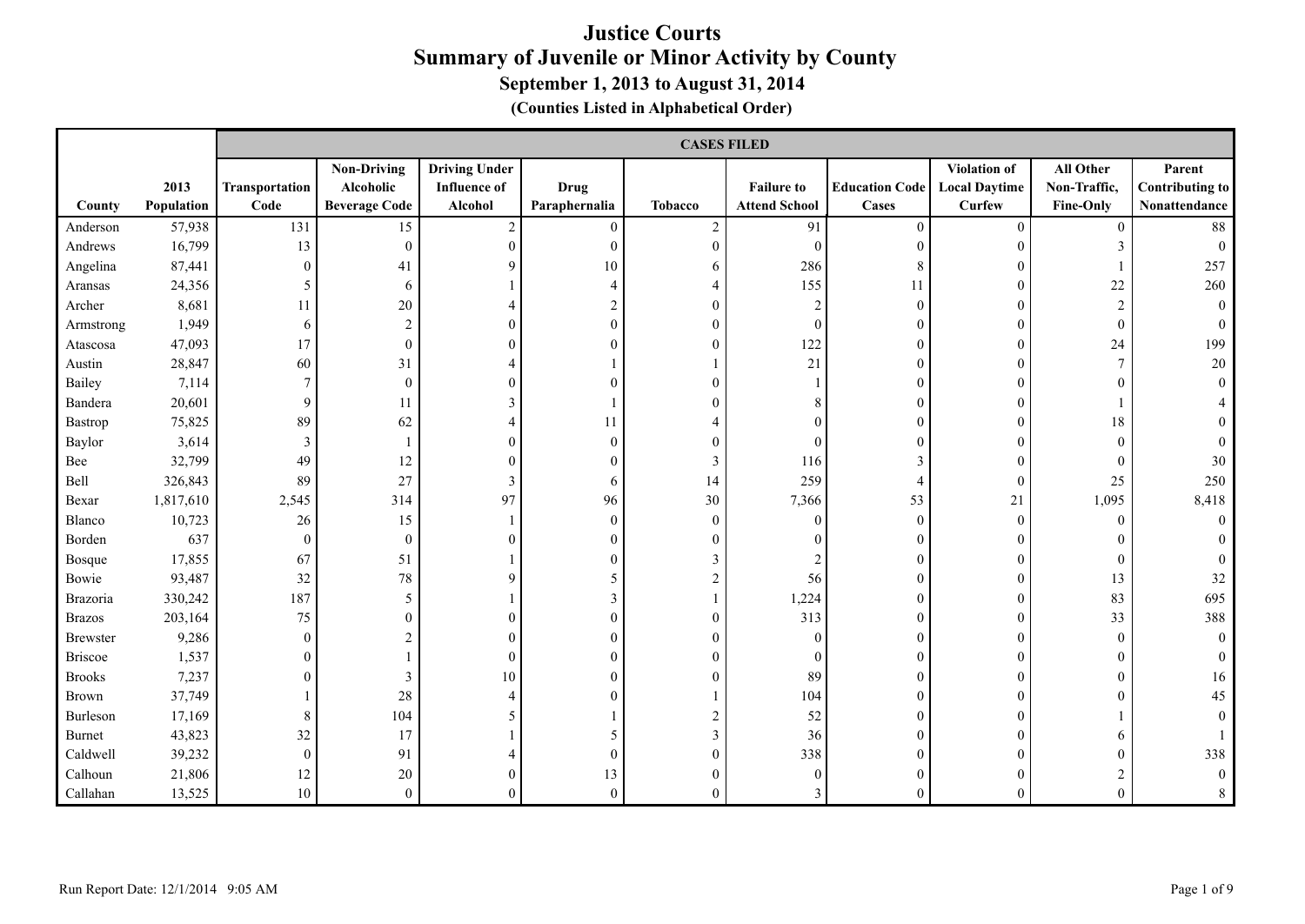| (Counties Listed in Alphabetical Order) |  |  |  |  |
|-----------------------------------------|--|--|--|--|
|-----------------------------------------|--|--|--|--|

|                 |            |                  | <b>TRANSFER TO</b>    |                       | Held in          | <b>JUVENILE STATEMENT</b> |                   |                      |                       |
|-----------------|------------|------------------|-----------------------|-----------------------|------------------|---------------------------|-------------------|----------------------|-----------------------|
|                 |            |                  | <b>JUVENILE COURT</b> | Accused of            | Contempt         | <b>MAGISTRATE WARNING</b> |                   |                      |                       |
|                 |            |                  |                       | Contempt,             | (Fined/Denied    |                           |                   |                      | Orders                |
|                 | 2013       |                  |                       | <b>Referred to</b>    | <b>Driving</b>   | Warnings                  | <b>Statements</b> | <b>Detention</b>     | for Nonsecure         |
| County          | Population | <b>Mandatory</b> | <b>Discretionary</b>  | <b>Juvenile Court</b> | Privileges)      | Administered              | <b>Certified</b>  | <b>Hearings Held</b> | <b>Custody Issued</b> |
| Anderson        | 57,938     | $\overline{3}$   | 9                     | $\boldsymbol{0}$      | $\boldsymbol{0}$ | $\sqrt{2}$                | $\boldsymbol{0}$  | $\boldsymbol{0}$     | $\Omega$              |
| Andrews         | 16,799     | $\mathbf{0}$     | $\boldsymbol{0}$      | $\mathbf{0}$          | $\boldsymbol{0}$ | $\boldsymbol{0}$          | $\boldsymbol{0}$  | $\overline{2}$       | $\Omega$              |
| Angelina        | 87,441     |                  |                       | 0                     | $\boldsymbol{0}$ |                           | $\boldsymbol{0}$  | $\boldsymbol{0}$     |                       |
| Aransas         | 24,356     | 0                | $\mathbf{0}$          |                       | 4                | 15                        | 9                 | 3                    | 0                     |
| Archer          | 8,681      | 0                | $\mathbf{0}$          | $\boldsymbol{0}$      | $\boldsymbol{0}$ | $\theta$                  | $\boldsymbol{0}$  | $\boldsymbol{0}$     | 0                     |
| Armstrong       | 1,949      | 0                | $\Omega$              | $\overline{0}$        | $\mathbf{0}$     |                           | $\boldsymbol{0}$  | $\boldsymbol{0}$     | 0                     |
| Atascosa        | 47,093     | 0                | 0                     | $\theta$              | 5                | 0                         | $\boldsymbol{0}$  | $\boldsymbol{0}$     | $\theta$              |
| Austin          | 28,847     | $\theta$         | $\theta$              | $\theta$              | $\boldsymbol{0}$ | 8                         | 4                 | $\boldsymbol{0}$     | $\theta$              |
| Bailey          | 7,114      | 0                | 0                     | 0                     | $\boldsymbol{0}$ | 6                         | $\sqrt{2}$        | $\boldsymbol{0}$     | $\Omega$              |
| Bandera         | 20,601     | 0                | 3                     | 0                     |                  | $\sqrt{2}$                | $\overline{c}$    | $\boldsymbol{0}$     |                       |
| Bastrop         | 75,825     | 2                | $\mathbf{0}$          | 0                     | $\boldsymbol{0}$ | 5                         | $\boldsymbol{0}$  | 6                    | 0                     |
| Baylor          | 3,614      | 0                | $\mathbf{0}$          | $\boldsymbol{0}$      | $\boldsymbol{0}$ |                           | $\boldsymbol{0}$  | $\boldsymbol{0}$     | 0                     |
| Bee             | 32,799     | 0                | $\theta$              | $\overline{0}$        | $\boldsymbol{0}$ |                           | $\boldsymbol{0}$  | $\boldsymbol{0}$     |                       |
| Bell            | 326,843    |                  |                       | $\mathbf{0}$          | 60               | 12                        | $\,$ 8 $\,$       | $\boldsymbol{0}$     | $\Omega$              |
| Bexar           | 1,817,610  | $\mathbf{0}$     | 185                   | 6                     | $\mathbf{0}$     | $\boldsymbol{0}$          | $\boldsymbol{0}$  | $\boldsymbol{0}$     | 0                     |
| Blanco          | 10,723     | $\theta$         | $\overline{0}$        | $\boldsymbol{0}$      | $\boldsymbol{0}$ | $\Omega$                  | $\boldsymbol{0}$  | $\boldsymbol{0}$     |                       |
| Borden          | 637        | 0                | $\mathbf{0}$          | $\boldsymbol{0}$      | $\boldsymbol{0}$ | $\Omega$                  | $\boldsymbol{0}$  | $\boldsymbol{0}$     |                       |
| Bosque          | 17,855     | 0                | $\mathbf{0}$          | $\mathbf{0}$          | $\boldsymbol{0}$ | 6                         | $\overline{c}$    | $\boldsymbol{0}$     |                       |
| Bowie           | 93,487     | 0                | $\mathbf{0}$          | $\theta$              | $\mathbf{0}$     | 17                        | 11                | 4                    | 0                     |
| Brazoria        | 330,242    | 15               | 39                    | 56                    | $\boldsymbol{0}$ | $\theta$                  | $\boldsymbol{0}$  | $\boldsymbol{0}$     | 0                     |
| <b>Brazos</b>   | 203,164    | $\mathfrak{Z}$   | 4                     | $\mathbf{0}$          | $\boldsymbol{0}$ | 0                         | $\boldsymbol{0}$  | $\boldsymbol{0}$     | $\theta$              |
| <b>Brewster</b> | 9,286      | $\theta$         | $\mathbf{0}$          | $\mathbf{0}$          | $\mathbf{0}$     | 0                         | $\boldsymbol{0}$  | $\boldsymbol{0}$     | $\Omega$              |
| <b>Briscoe</b>  | 1,537      | 0                | 0                     | $\theta$              | $\mathbf{0}$     | 3                         | 3                 | $\boldsymbol{0}$     |                       |
| <b>Brooks</b>   | 7,237      | 0                | $\overline{0}$        | $\boldsymbol{0}$      | $\boldsymbol{0}$ |                           | $\boldsymbol{0}$  | $\boldsymbol{0}$     | $\Omega$              |
| Brown           | 37,749     | 0                | $\overline{0}$        | 20                    | $\boldsymbol{0}$ | 13                        | $\mathbf{1}$      | $\boldsymbol{0}$     |                       |
| Burleson        | 17,169     | 0                | $\Omega$              | $\theta$              | $\mathbf{0}$     | $\boldsymbol{0}$          | $\boldsymbol{0}$  | $\boldsymbol{0}$     | 0                     |
| Burnet          | 43,823     | O                | 0                     | $\theta$              | $\mathbf{0}$     | 23                        | $\boldsymbol{0}$  | $\theta$             |                       |
| Caldwell        | 39,232     |                  | $\mathbf{0}$          | $\overline{c}$        | $\boldsymbol{0}$ | $\boldsymbol{0}$          | $\mathfrak{Z}$    | $\boldsymbol{0}$     | 0                     |
| Calhoun         | 21,806     | $\theta$         | $\mathbf{0}$          | $\mathbf{0}$          | $\mathbf{0}$     | 17                        | $\boldsymbol{0}$  | $\boldsymbol{0}$     |                       |
| Callahan        | 13,525     | 0                | 0                     | $\Omega$              | $\mathbf{0}$     | $\mathbf{0}$              | $\boldsymbol{0}$  | $\mathbf{0}$         |                       |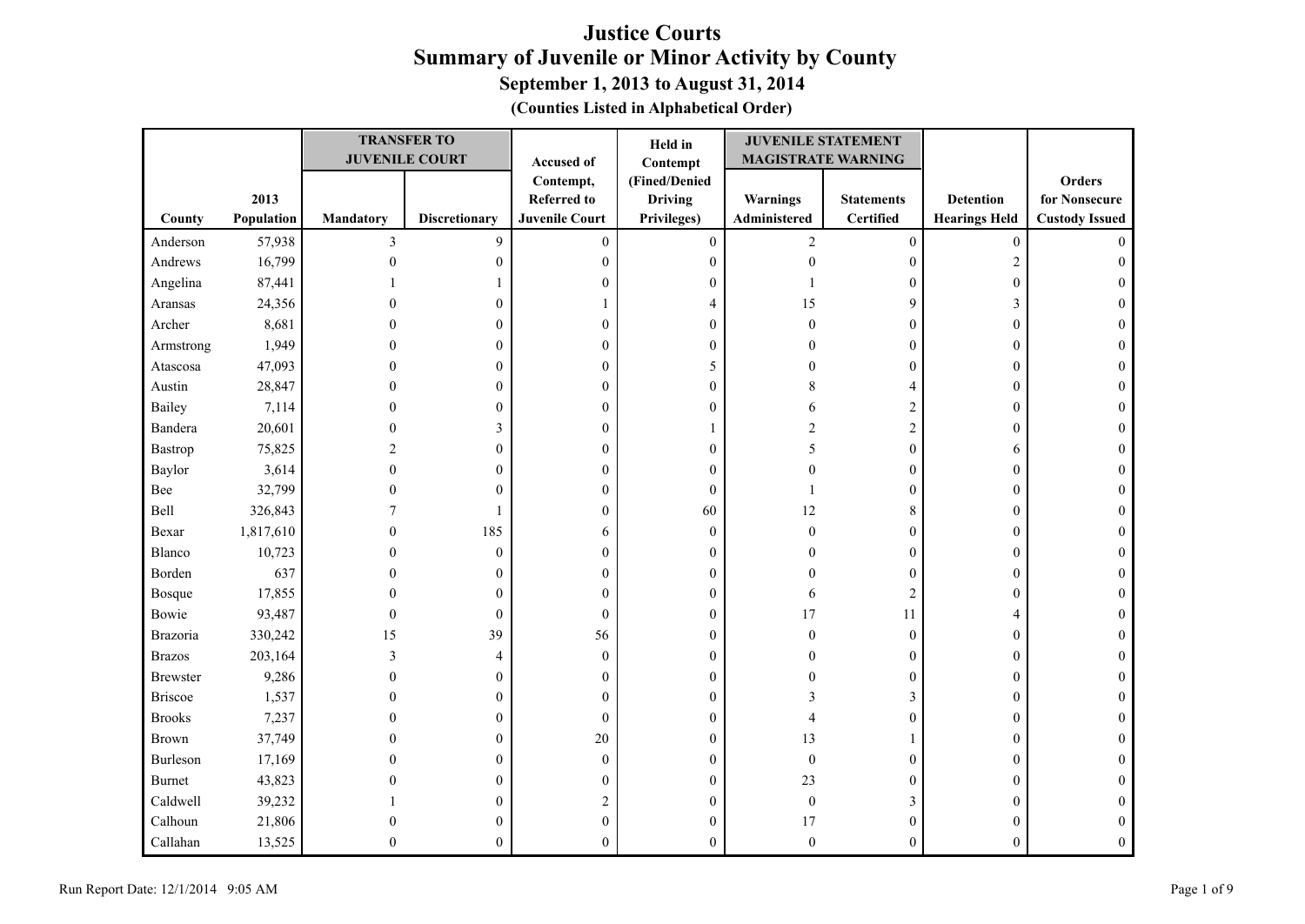|               |                    |                        | <b>CASES FILED</b>                                      |                                                        |                              |                |                                           |                                |                                                |                                               |                                                   |
|---------------|--------------------|------------------------|---------------------------------------------------------|--------------------------------------------------------|------------------------------|----------------|-------------------------------------------|--------------------------------|------------------------------------------------|-----------------------------------------------|---------------------------------------------------|
| County        | 2013<br>Population | Transportation<br>Code | <b>Non-Driving</b><br>Alcoholic<br><b>Beverage Code</b> | <b>Driving Under</b><br><b>Influence of</b><br>Alcohol | <b>Drug</b><br>Paraphernalia | <b>Tobacco</b> | <b>Failure to</b><br><b>Attend School</b> | <b>Education Code</b><br>Cases | Violation of<br><b>Local Daytime</b><br>Curfew | All Other<br>Non-Traffic,<br><b>Fine-Only</b> | Parent<br><b>Contributing to</b><br>Nonattendance |
| Cameron       | 417,276            | 6                      | $\mathbf{0}$                                            | $\boldsymbol{0}$                                       |                              | $\theta$       | $\overline{0}$                            | $\theta$                       | $\theta$                                       |                                               |                                                   |
| Camp          | 12,413             | $\theta$               | $\mathbf{0}$                                            | $\overline{0}$                                         | ∩                            | $\Omega$       | 146                                       | $\Omega$                       | $\Omega$                                       | $\overline{2}$                                |                                                   |
| Carson        | 6,010              | 2                      | 11                                                      | 5                                                      |                              |                | 27                                        | $\mathbf{0}$                   |                                                |                                               | 27                                                |
| Cass          | 30,331             | 17                     | 8                                                       | 3                                                      |                              | $\theta$       | 3                                         |                                |                                                |                                               | 17                                                |
| Castro        | 8,030              | 7                      | $\overline{4}$                                          | $\overline{0}$                                         |                              | $\theta$       | $\Omega$                                  | 0                              |                                                | 0                                             |                                                   |
| Chambers      | 36,812             | 0                      | 34                                                      | 11                                                     |                              | $\theta$       | 34                                        | $\theta$                       | $\Omega$                                       | 0                                             | 53                                                |
| Cherokee      | 50,878             | 9                      | 33                                                      | $\mathbf{0}$                                           |                              | 2              | 199                                       | 0                              | $\Omega$                                       |                                               | 95                                                |
| Childress     | 7,095              | 11                     | $\bf{0}$                                                | $\theta$                                               |                              | $\Omega$       | $\theta$                                  |                                | ∩                                              |                                               |                                                   |
| Clay          | 10,473             | $23\,$                 | 15                                                      | 0                                                      |                              | $\theta$       | 13                                        | 0                              |                                                |                                               |                                                   |
| Cochran       | 3,016              | $\tau$                 | $\mathfrak{Z}$                                          | $\theta$                                               |                              | $\theta$       |                                           | 0                              | $\Omega$                                       | 7                                             |                                                   |
| Coke          | 3,210              | $\theta$               | $\mathbf{0}$                                            | $\theta$                                               |                              | $\Omega$       |                                           | 0                              | $\Omega$                                       | $\Omega$                                      |                                                   |
| Coleman       | 8,543              |                        |                                                         |                                                        |                              |                |                                           |                                |                                                |                                               |                                                   |
| Collin        | 854,778            | 130                    | 69                                                      | 15                                                     | 5                            | 11             | 1,540                                     | 9                              | 87                                             | $46\,$                                        | 1,354                                             |
| Collingsworth | 3,099              | 4                      | 12                                                      | $\mathbf{0}$                                           |                              | 5              | $\mathcal{D}$                             | $\Omega$                       | $\Omega$                                       |                                               |                                                   |
| Colorado      | 20,752             | 54                     | 18                                                      | 10                                                     | $\boldsymbol{0}$             | 2              | 48                                        | 0                              |                                                | $\boldsymbol{0}$                              | 14                                                |
| Comal         | 118,480            | 114                    | 207                                                     | 9                                                      | 29                           | 15             | 344                                       | 0                              |                                                | 12                                            | 224                                               |
| Comanche      | 13,623             | $22\,$                 | 12                                                      | 5                                                      | $\Omega$                     |                | 13                                        | 0                              | ∩                                              | $\theta$                                      | 13                                                |
| Concho        | 4,043              | $\mathfrak{Z}$         | $\mathbf{0}$                                            | $\boldsymbol{0}$                                       |                              |                | $\Omega$                                  |                                |                                                | 0                                             |                                                   |
| Cooke         | 38,467             | $\boldsymbol{0}$       | 84                                                      | 12                                                     |                              | 6              | 9                                         | 0                              | $\Omega$                                       | $\theta$                                      |                                                   |
| Coryell       | 76,192             | 4                      | 13                                                      | 3                                                      |                              | $\overline{c}$ | 30                                        | Q                              | $\Omega$                                       |                                               | 21                                                |
| Cottle        | 1,452              | $\overline{0}$         | $\bf{0}$                                                | $\mathbf{0}$                                           |                              | $\theta$       | $\theta$                                  | 0                              |                                                | 0                                             |                                                   |
| Crane         | 4,773              |                        | $\mathbf{0}$                                            | $\theta$                                               |                              | $\theta$       |                                           |                                | $\Omega$                                       |                                               |                                                   |
| Crockett      | 3,807              | 6                      | 8                                                       | 0                                                      |                              | $\Omega$       |                                           |                                | $\mathcal{R}$                                  | 4                                             | 31                                                |
| Crosby        | 5,991              | $\overline{0}$         | $\theta$                                                | 0                                                      |                              | $\Omega$       |                                           |                                | $\Omega$                                       | 0                                             |                                                   |
| Culberson     | 2,277              | 3                      | $\overline{0}$                                          | $\theta$                                               |                              |                |                                           |                                |                                                | $\theta$                                      |                                                   |
| Dallam        | 7,057              | 9                      | $\mathbf{0}$                                            | $\overline{0}$                                         | $\theta$                     | $\Omega$       | 72                                        | $\Omega$                       |                                                | $\overline{2}$                                |                                                   |
| Dallas        | 2,480,331          | 116                    | 26                                                      | 16                                                     | 149                          | 66             | 2,005                                     | 73                             |                                                | 89                                            | 1,011                                             |
| Dawson        | 13,810             | 8                      | $\mathbf{0}$                                            | $\overline{0}$                                         | $\Omega$                     | $\theta$       | 15                                        | $\Omega$                       |                                                | $\mathbf{0}$                                  |                                                   |
| De Witt       | 20,503             |                        |                                                         | 0                                                      |                              | $\Omega$       | 45                                        |                                |                                                | 12                                            | 58                                                |
| Deaf Smith    | 19,177             | $10\,$                 | $\boldsymbol{0}$                                        | 0                                                      | 0                            | $\Omega$       | 128                                       | 0                              |                                                | $\mathbf{0}$                                  |                                                   |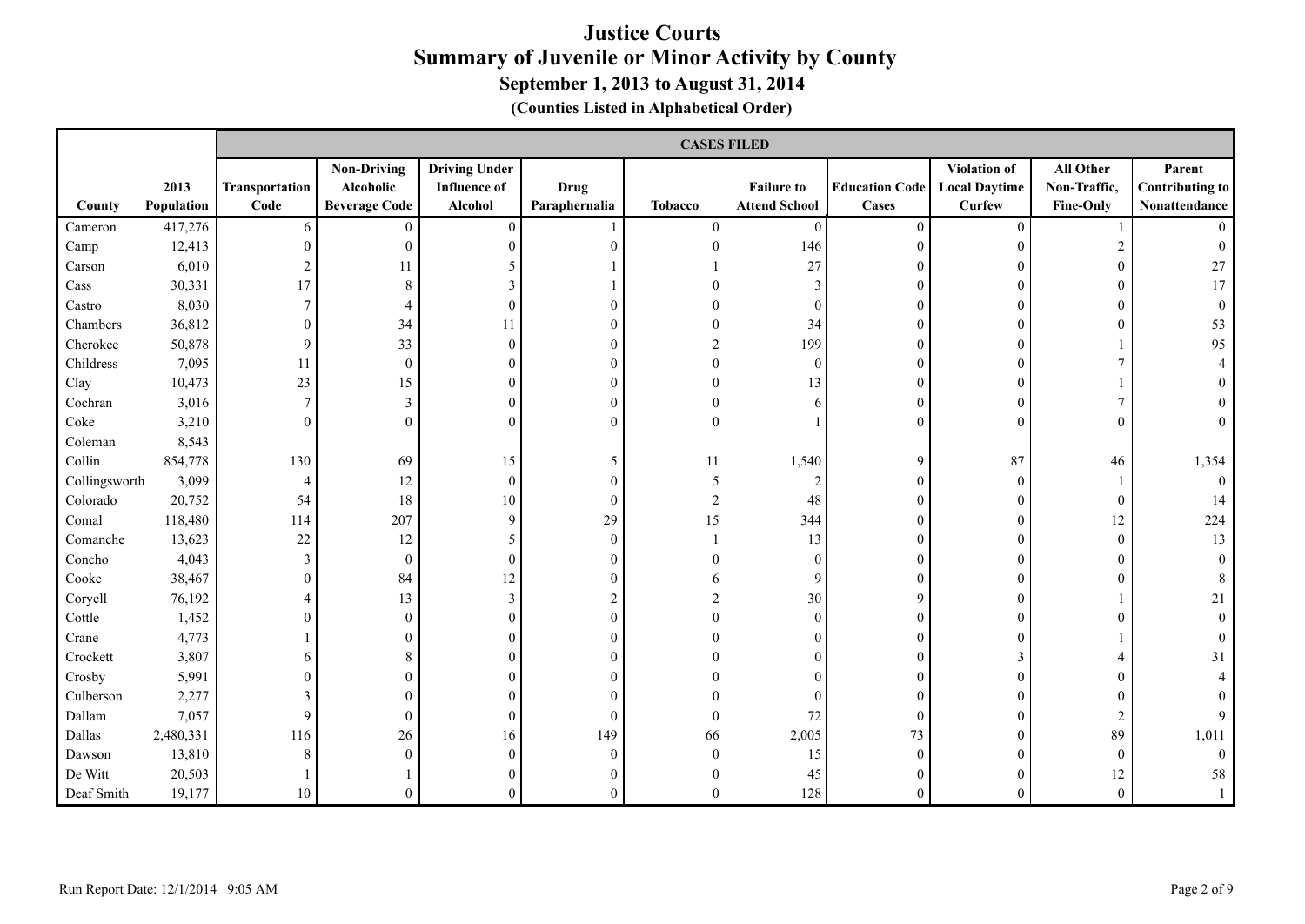| (Counties Listed in Alphabetical Order) |  |  |  |  |
|-----------------------------------------|--|--|--|--|
|-----------------------------------------|--|--|--|--|

|               |            |                  | <b>TRANSFER TO</b>    |                       | Held in          | <b>JUVENILE STATEMENT</b> |                   |                      |                       |
|---------------|------------|------------------|-----------------------|-----------------------|------------------|---------------------------|-------------------|----------------------|-----------------------|
|               |            |                  | <b>JUVENILE COURT</b> | Accused of            | Contempt         | <b>MAGISTRATE WARNING</b> |                   |                      |                       |
|               |            |                  |                       | Contempt,             | (Fined/Denied    |                           |                   |                      | <b>Orders</b>         |
|               | 2013       |                  |                       | <b>Referred to</b>    | <b>Driving</b>   | Warnings                  | <b>Statements</b> | <b>Detention</b>     | for Nonsecure         |
| County        | Population | <b>Mandatory</b> | <b>Discretionary</b>  | <b>Juvenile Court</b> | Privileges)      | Administered              | <b>Certified</b>  | <b>Hearings Held</b> | <b>Custody Issued</b> |
| Cameron       | 417,276    | $\boldsymbol{0}$ | $\boldsymbol{0}$      | $\boldsymbol{0}$      | $\boldsymbol{0}$ | $\boldsymbol{0}$          | $\boldsymbol{0}$  | $\boldsymbol{0}$     | $\Omega$              |
| Camp          | 12,413     | $\mathbf{0}$     | $\overline{0}$        | $\mathbf{0}$          | $\boldsymbol{0}$ | $\theta$                  | $\boldsymbol{0}$  | $\mathbf{0}$         | $\Omega$              |
| Carson        | 6,010      | $\Omega$         | $\mathbf{0}$          | $\mathbf{0}$          | $\mathbf{0}$     |                           | $\boldsymbol{0}$  | $\boldsymbol{0}$     |                       |
| Cass          | 30,331     | 0                | $\Omega$              | $\overline{0}$        | $\mathbf{0}$     |                           | $\mathbf{2}$      | $\overline{c}$       |                       |
| Castro        | 8,030      | 0                | $\mathbf{0}$          | $\boldsymbol{0}$      | $\mathbf{0}$     |                           | $\sqrt{2}$        | $\boldsymbol{0}$     | 0                     |
| Chambers      | 36,812     | 0                | $\Omega$              | $\overline{0}$        |                  |                           | $\boldsymbol{0}$  | $\mathbf{0}$         | 0                     |
| Cherokee      | 50,878     | 0                | 0                     | $\theta$              | $\mathbf{0}$     |                           | 1                 | $\mathbf{0}$         | 0                     |
| Childress     | 7,095      | $\theta$         | 0                     | $\theta$              | $\theta$         |                           | $\boldsymbol{0}$  | $\boldsymbol{0}$     | $\Omega$              |
| Clay          | 10,473     | $\theta$         | 0                     | $\boldsymbol{0}$      | $\mathbf{0}$     | $\Omega$                  | $\boldsymbol{0}$  | $\boldsymbol{0}$     | $\mathbf{0}$          |
| Cochran       | 3,016      | $\overline{0}$   | 2                     | $\theta$              | $\boldsymbol{0}$ | 8                         | 4                 | 9                    | 3                     |
| Coke          | 3,210      | 0                | $\theta$              | $\Omega$              | $\theta$         |                           | $\boldsymbol{0}$  | $\boldsymbol{0}$     | $\theta$              |
| Coleman       | 8,543      |                  |                       |                       |                  |                           |                   |                      |                       |
| Collin        | 854,778    | 8                | 60                    |                       | 55               | 2                         | $\boldsymbol{0}$  | $\boldsymbol{0}$     | 38                    |
| Collingsworth | 3,099      | $\theta$         | $\mathbf{0}$          |                       | $\mathbf{0}$     | 9                         | 6                 | $\boldsymbol{0}$     | $\theta$              |
| Colorado      | 20,752     | $\overline{c}$   | $\boldsymbol{0}$      | $\theta$              | 12               |                           | $\boldsymbol{0}$  | $\boldsymbol{0}$     | $\Omega$              |
| Comal         | 118,480    | $\overline{0}$   | 6                     |                       | 1                | 3                         | $\overline{c}$    | $\boldsymbol{0}$     |                       |
| Comanche      | 13,623     | $\overline{0}$   | $\mathbf{0}$          | $\mathbf{0}$          | $\boldsymbol{0}$ | $\Omega$                  | $\boldsymbol{0}$  | $\boldsymbol{0}$     |                       |
| Concho        | 4,043      | 0                | $\overline{0}$        | $\mathbf{0}$          | $\mathbf{0}$     | $\theta$                  | $\boldsymbol{0}$  | $\boldsymbol{0}$     |                       |
| Cooke         | 38,467     | 0                | $\mathbf{0}$          | $\mathbf{0}$          | $\mathbf{0}$     | 25                        | 25                | $\mathbf{0}$         | 0                     |
| Coryell       | 76,192     | 2                | $\boldsymbol{0}$      |                       | $\boldsymbol{0}$ | $\overline{c}$            | $\sqrt{2}$        | $\boldsymbol{0}$     |                       |
| Cottle        | 1,452      | $\theta$         | $\theta$              | $\theta$              | $\mathbf{0}$     | $\Omega$                  | $\boldsymbol{0}$  | $\boldsymbol{0}$     | 0                     |
| Crane         | 4,773      | $\theta$         | $\theta$              | $\theta$              | $\mathbf{0}$     | $\Omega$                  | $\boldsymbol{0}$  | $\boldsymbol{0}$     | 0                     |
| Crockett      | 3,807      | O                | 0                     | $\theta$              | 0                | $\Omega$                  | $\boldsymbol{0}$  | $\boldsymbol{0}$     |                       |
| Crosby        | 5,991      | 0                | 0                     | $\boldsymbol{0}$      | $\overline{0}$   |                           | $\boldsymbol{0}$  | $\boldsymbol{0}$     | 0                     |
| Culberson     | 2,277      | 0                | $\mathbf{0}$          | $\overline{0}$        | $\mathbf{0}$     |                           | $\boldsymbol{0}$  | $\boldsymbol{0}$     |                       |
| Dallam        | 7,057      | 0                | $\boldsymbol{0}$      | $\overline{0}$        | $\mathbf{0}$     | $\mathbf{0}$              | $\overline{0}$    | $\mathbf{0}$         |                       |
| Dallas        | 2,480,331  |                  | 72                    | 87                    | 316              | 11                        | 1,975             | $\mathbf{0}$         |                       |
| Dawson        | 13,810     | 0                | $\mathbf{0}$          | $\theta$              | $\mathbf{0}$     | $\mathbf{0}$              | $\boldsymbol{0}$  | $\boldsymbol{0}$     |                       |
| De Witt       | 20,503     | 0                |                       | $\Omega$              |                  |                           |                   | $\overline{2}$       |                       |
| Deaf Smith    | 19,177     | 0                | $\theta$              | $\Omega$              | $\mathbf{0}$     | $\Omega$                  | $\overline{0}$    | $\mathbf{0}$         |                       |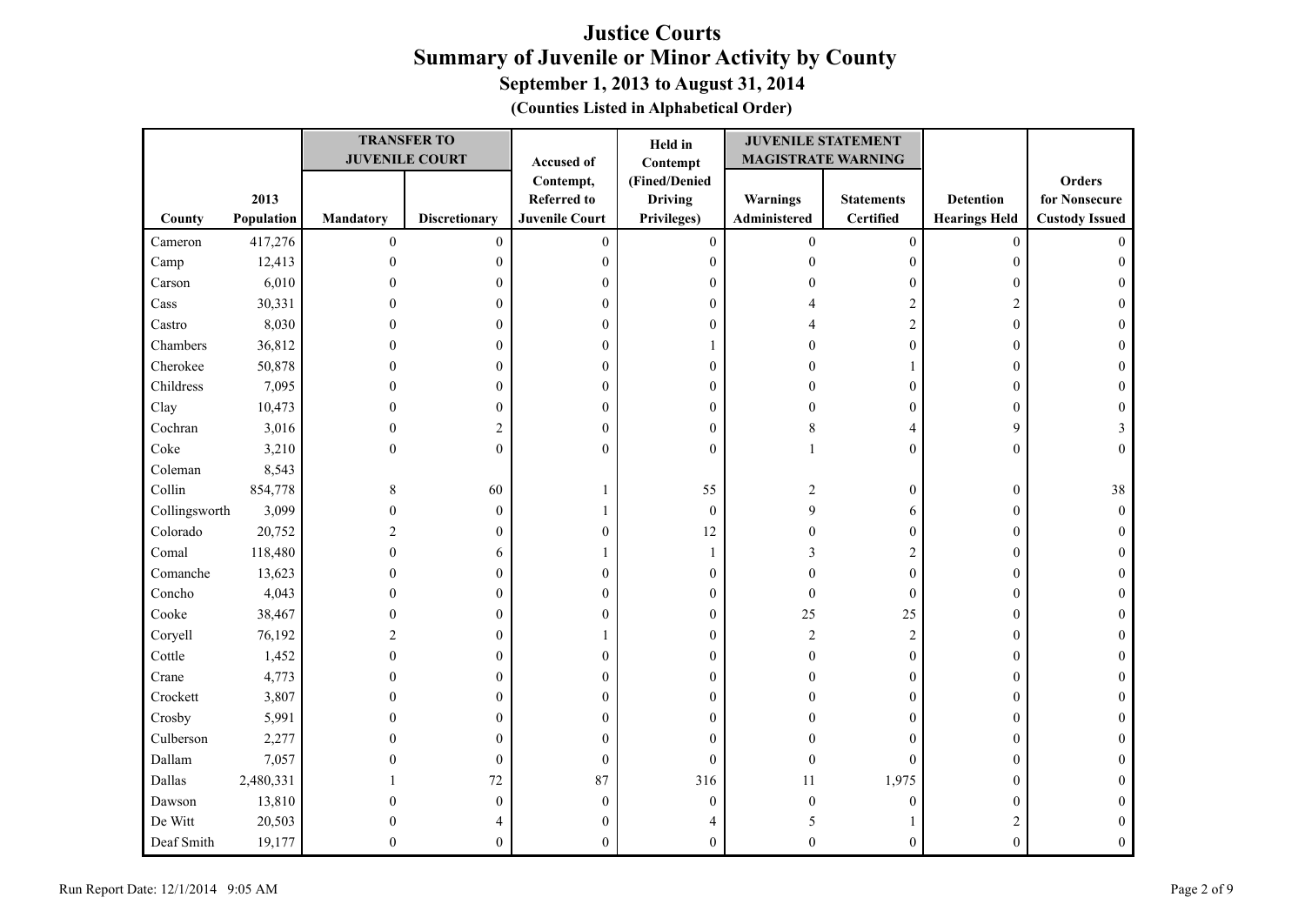|           |                    |                        | <b>CASES FILED</b>                                      |                                                        |                              |                |                                           |                                       |                                                |                                               |                                                   |
|-----------|--------------------|------------------------|---------------------------------------------------------|--------------------------------------------------------|------------------------------|----------------|-------------------------------------------|---------------------------------------|------------------------------------------------|-----------------------------------------------|---------------------------------------------------|
| County    | 2013<br>Population | Transportation<br>Code | <b>Non-Driving</b><br>Alcoholic<br><b>Beverage Code</b> | <b>Driving Under</b><br><b>Influence of</b><br>Alcohol | <b>Drug</b><br>Paraphernalia | <b>Tobacco</b> | <b>Failure to</b><br><b>Attend School</b> | <b>Education Code</b><br><b>Cases</b> | Violation of<br><b>Local Daytime</b><br>Curfew | All Other<br>Non-Traffic,<br><b>Fine-Only</b> | Parent<br><b>Contributing to</b><br>Nonattendance |
| Delta     | 5,238              | $\mathbf{0}$           | 11                                                      | $\mathbf{0}$                                           | $\mathbf{0}$                 | $\mathbf{0}$   | $\boldsymbol{0}$                          | $\theta$                              | $\theta$                                       | $\mathbf{0}$                                  |                                                   |
| Denton    | 728,799            | 103                    | 213                                                     | 33                                                     | 26                           | 14             | 727                                       |                                       | $\Omega$                                       | 19                                            | 748                                               |
| Dickens   | 2,291              |                        | $\boldsymbol{0}$                                        | $\overline{0}$                                         | $\theta$                     | $\Omega$       | $\theta$                                  | $\Omega$                              | $\Omega$                                       | $\theta$                                      | $\Omega$                                          |
| Dimmit    | 10,897             | $\overline{0}$         | $\mathbf{0}$                                            | $\theta$                                               | $\theta$                     | $\Omega$       | 51                                        | 0                                     | $\Omega$                                       | 0                                             | 64                                                |
| Donley    | 3,522              | 15                     | $\theta$                                                | $\theta$                                               | $\mathbf{0}$                 | $\mathbf{0}$   | $\boldsymbol{0}$                          | $\theta$                              | $\Omega$                                       | $\mathbf{0}$                                  |                                                   |
| Duval     | 11,640             | $\boldsymbol{0}$       | $\mathfrak{Z}$                                          | $\theta$                                               | $10\,$                       | $\theta$       | 155                                       | $\theta$                              | $\Omega$                                       | $\theta$                                      | 18                                                |
| Eastland  | 18,245             | $\overline{0}$         | 25                                                      | 4                                                      | $\theta$                     | $\Omega$       | 8                                         | 0                                     | ∩                                              | $\overline{0}$                                |                                                   |
| Ector     | 149,378            | 148                    | 79                                                      | 3                                                      | $\theta$                     | 2              |                                           | $\Omega$                              | 8                                              | 44                                            |                                                   |
| Edwards   | 1,884              | $\,8\,$                | $\sqrt{2}$                                              | $\theta$                                               | $\overline{0}$               | $\theta$       |                                           | $\theta$                              | $\theta$                                       | $\boldsymbol{0}$                              |                                                   |
| El Paso   | 827,718            | 442                    | 377                                                     | 63                                                     | 77                           | 39             | 3,326                                     | 18                                    | 46                                             | 73                                            | 3,526                                             |
| Ellis     | 155,976            | $\mathbf{0}$           | $\boldsymbol{0}$                                        | $\mathbf{0}$                                           | $\mathbf{0}$                 | $\mathbf{0}$   | 100                                       | $\theta$                              | $\theta$                                       | $\mathbf{0}$                                  | 153                                               |
| Erath     | 39,658             | 68                     | $70\,$                                                  | 24                                                     | $\boldsymbol{0}$             | $\overline{c}$ | $\boldsymbol{0}$                          | $\mathbf{0}$                          | $\overline{0}$                                 | $\boldsymbol{0}$                              | $\theta$                                          |
| Falls     | 17,493             | 39                     | $\sqrt{2}$                                              |                                                        | $\theta$                     | $\theta$       | 14                                        | $\theta$                              | $\Omega$                                       | $\theta$                                      | 12                                                |
| Fannin    | 33,659             |                        |                                                         |                                                        |                              |                |                                           |                                       |                                                |                                               |                                                   |
| Fayette   | 24,821             | 51                     | 35                                                      | $\theta$                                               | $\mathbf{0}$                 | $\theta$       | $\Omega$                                  | $\theta$                              | $\overline{0}$                                 | 3                                             |                                                   |
| Fisher    | 3,856              | $\boldsymbol{0}$       | $\boldsymbol{0}$                                        | $\theta$                                               |                              |                |                                           | 0                                     | $\Omega$                                       | $\theta$                                      |                                                   |
| Floyd     | 6,230              | $\overline{0}$         | $\theta$                                                | $\Omega$                                               | $\Omega$                     | $\Omega$       |                                           | $\Omega$                              | $\Omega$                                       | $\theta$                                      |                                                   |
| Foard     | 1,277              | $\mathbf{0}$           | $\overline{4}$                                          | $\overline{c}$                                         | $\theta$                     | $\Omega$       | $\Omega$                                  |                                       | $\Omega$                                       | $\mathbf{0}$                                  |                                                   |
| Fort Bend | 652,365            | 376                    | 166                                                     | 16                                                     | 42                           | 18             | 797                                       | 8                                     |                                                | 69                                            | 401                                               |
| Franklin  | 10,660             | 39                     | $\mathfrak{Z}$                                          | $\mathbf{0}$                                           | $\mathbf{0}$                 | $\theta$       | $\theta$                                  | $\Omega$                              | $\Omega$                                       | $\theta$                                      |                                                   |
| Freestone | 19,646             | 15                     | $\mathbf{0}$                                            | $\theta$                                               | $\theta$                     | $\theta$       | 22                                        | 0                                     | $\Omega$                                       |                                               |                                                   |
| Frio      | 18,065             | 2                      | 7                                                       | $\theta$                                               | $\theta$                     | $\mathbf{0}$   | 40                                        | $\Omega$                              | $\Omega$                                       | 0                                             | 42                                                |
| Gaines    | 18,921             | 13                     | 35                                                      | 9                                                      |                              | 3              | 40                                        | $\theta$                              | $\Omega$                                       | $\mathbf{0}$                                  |                                                   |
| Galveston | 306,782            | 140                    | 253                                                     | $\overline{4}$                                         | 20                           | 26             | 726                                       | 12                                    | 5                                              | 117                                           | 472                                               |
| Garza     | 6,317              | $\boldsymbol{0}$       | $\bf{0}$                                                | $\mathbf{0}$                                           | 12                           | $\theta$       | $\Omega$                                  | $\Omega$                              | $\Omega$                                       | $\theta$                                      |                                                   |
| Gillespie | 25,357             | $30\,$                 | $20\,$                                                  | 19                                                     | 6                            | 3              |                                           |                                       | $\mathfrak{D}$                                 | 6                                             | 14                                                |
| Glasscock | 1,251              | $\overline{0}$         | $\mathbf{0}$                                            | $\mathbf{0}$                                           | $\Omega$                     | $\theta$       | $\mathbf{0}$                              | $\Omega$                              | $\Omega$                                       |                                               |                                                   |
| Goliad    | 7,465              | $\overline{0}$         | $\overline{2}$                                          | 0                                                      |                              | $\Omega$       | 29                                        | 0                                     |                                                |                                               | 26                                                |
| Gonzales  | 20,312             | 36                     | $26\,$                                                  | 3                                                      |                              |                | $\mathbf{0}$                              |                                       | $\Omega$                                       | 0                                             |                                                   |
| Gray      | 23,043             | 42                     | 10                                                      | $\overline{c}$                                         | $\overline{2}$               |                | 89                                        |                                       | $\Omega$                                       | $\overline{2}$                                | 68                                                |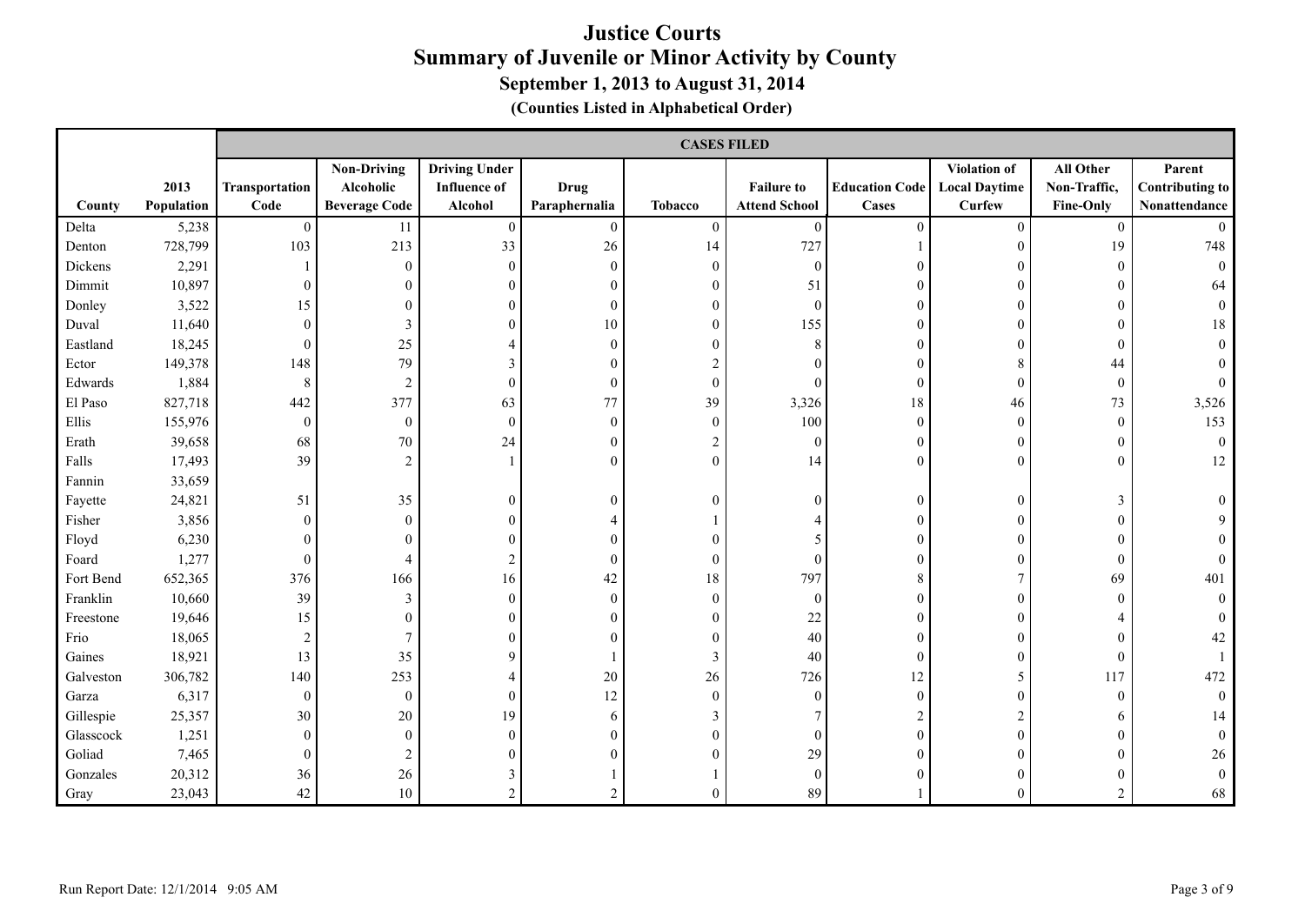| (Counties Listed in Alphabetical Order) |  |  |  |  |
|-----------------------------------------|--|--|--|--|
|-----------------------------------------|--|--|--|--|

|           |            |                  | <b>TRANSFER TO</b>    |                       | Held in          | <b>JUVENILE STATEMENT</b> |                   |                      |                       |
|-----------|------------|------------------|-----------------------|-----------------------|------------------|---------------------------|-------------------|----------------------|-----------------------|
|           |            |                  | <b>JUVENILE COURT</b> | Accused of            | Contempt         | <b>MAGISTRATE WARNING</b> |                   |                      |                       |
|           |            |                  |                       | Contempt,             | (Fined/Denied    |                           |                   |                      | Orders                |
|           | 2013       |                  |                       | <b>Referred to</b>    | <b>Driving</b>   | Warnings                  | <b>Statements</b> | <b>Detention</b>     | for Nonsecure         |
| County    | Population | <b>Mandatory</b> | <b>Discretionary</b>  | <b>Juvenile Court</b> | Privileges)      | Administered              | <b>Certified</b>  | <b>Hearings Held</b> | <b>Custody Issued</b> |
| Delta     | 5,238      | $\boldsymbol{0}$ | $\boldsymbol{0}$      | $\boldsymbol{0}$      | $\boldsymbol{0}$ | $\boldsymbol{0}$          | $\boldsymbol{0}$  | $\boldsymbol{0}$     | $\Omega$              |
| Denton    | 728,799    | $\mathbf{0}$     | 10                    | 11                    | 46               |                           | $\mathbf{1}$      | $\boldsymbol{0}$     | $\theta$              |
| Dickens   | 2,291      | $\Omega$         | $\mathbf{0}$          | $\boldsymbol{0}$      | $\boldsymbol{0}$ |                           | $\boldsymbol{0}$  | $\boldsymbol{0}$     |                       |
| Dimmit    | 10,897     | $\theta$         | $\boldsymbol{0}$      | $\overline{0}$        | $\mathbf{0}$     |                           | $\boldsymbol{0}$  | $10\,$               | 0                     |
| Donley    | 3,522      | 0                | $\boldsymbol{0}$      | $\boldsymbol{0}$      | $\boldsymbol{0}$ |                           | $\boldsymbol{0}$  | $\boldsymbol{0}$     | 0                     |
| Duval     | 11,640     | 0                | $\Omega$              | $\overline{0}$        | $\mathbf{0}$     |                           | $\boldsymbol{0}$  | $\boldsymbol{0}$     | $\Omega$              |
| Eastland  | 18,245     | 0                | 0                     | $\theta$              | $\mathbf{0}$     |                           | $\boldsymbol{0}$  | $\boldsymbol{0}$     | $\theta$              |
| Ector     | 149,378    | $\theta$         | $\theta$              | $\theta$              | $\boldsymbol{0}$ |                           | $\boldsymbol{0}$  | $\boldsymbol{0}$     | $\Omega$              |
| Edwards   | 1,884      | $\theta$         | 0                     | $\boldsymbol{0}$      | $\boldsymbol{0}$ | $\Omega$                  | $\boldsymbol{0}$  | $\boldsymbol{0}$     | $\mathbf{0}$          |
| El Paso   | 827,718    | $\overline{0}$   | $\overline{0}$        | $\mathbf{0}$          | $\boldsymbol{0}$ | $\Omega$                  | $\boldsymbol{0}$  | $\boldsymbol{0}$     | $\Omega$              |
| Ellis     | 155,976    | 0                | $\mathbf{0}$          | $\theta$              | $\mathbf{0}$     | $\mathbf{0}$              | $\boldsymbol{0}$  | $\boldsymbol{0}$     | $\Omega$              |
| Erath     | 39,658     | 0                | $\mathbf{0}$          |                       | $\boldsymbol{0}$ | $10\,$                    | 10                | 4                    | $\mathbf{0}$          |
| Falls     | 17,493     | $\theta$         |                       |                       |                  | 3                         | $\boldsymbol{0}$  | $\boldsymbol{0}$     | $\theta$              |
| Fannin    | 33,659     |                  |                       |                       |                  |                           |                   |                      |                       |
| Fayette   | 24,821     | $\theta$         | $\boldsymbol{0}$      | $\theta$              | $\boldsymbol{0}$ | 3                         | $\boldsymbol{0}$  | $\boldsymbol{0}$     | $\Omega$              |
| Fisher    | 3,856      | $\theta$         | $\boldsymbol{0}$      | $\boldsymbol{0}$      | $\boldsymbol{0}$ | 12                        | $\mathbf{1}$      | $\boldsymbol{0}$     |                       |
| Floyd     | 6,230      | 0                | $\mathbf{0}$          | $\boldsymbol{0}$      | $\boldsymbol{0}$ | $\boldsymbol{0}$          | $\boldsymbol{0}$  | $\boldsymbol{0}$     |                       |
| Foard     | 1,277      | $\overline{c}$   | $\mathbf{0}$          | $\mathbf{0}$          | $\boldsymbol{0}$ | $\overline{c}$            | $\boldsymbol{0}$  | $\boldsymbol{0}$     | 0                     |
| Fort Bend | 652,365    | 82               | 4                     | 6                     | 54               | 11                        | $\boldsymbol{0}$  | $\mathbf{0}$         | $\Omega$              |
| Franklin  | 10,660     | $\mathbf{0}$     | $\mathbf{0}$          | $\overline{0}$        | $\boldsymbol{0}$ | $\boldsymbol{0}$          | $\boldsymbol{0}$  | $\boldsymbol{0}$     | 0                     |
| Freestone | 19,646     | $\theta$         | $\theta$              | $\mathbf{0}$          | $\boldsymbol{0}$ | $20\,$                    | $\mathbf{2}$      | 5                    | $\theta$              |
| Frio      | 18,065     | $\theta$         | 5                     | $\theta$              | $\mathbf{0}$     | $\boldsymbol{0}$          | $\boldsymbol{0}$  | $\boldsymbol{0}$     | $\theta$              |
| Gaines    | 18,921     | O                | 0                     | $\theta$              | $\mathbf{0}$     | 13                        | 13                | $\mathbf{1}$         |                       |
| Galveston | 306,782    |                  |                       | $\boldsymbol{0}$      | $\boldsymbol{0}$ | 30                        | $\mathfrak{Z}$    | $\boldsymbol{0}$     | $\Omega$              |
| Garza     | 6,317      | 0                | $\boldsymbol{0}$      | $\overline{0}$        | $\boldsymbol{0}$ | $\sqrt{2}$                | $\mathbf{2}$      | $\boldsymbol{0}$     | $\Omega$              |
| Gillespie | 25,357     | 2                | 2                     | 2                     | 2                | 66                        | $\sqrt{2}$        | 14                   |                       |
| Glasscock | 1,251      | $\theta$         | $\theta$              | $\theta$              | $\mathbf{0}$     | $\mathbf{0}$              | $\boldsymbol{0}$  | $\mathbf{0}$         | $\Omega$              |
| Goliad    | 7,465      | $\theta$         | $\boldsymbol{0}$      | $\theta$              | $\mathbf{0}$     | 5                         | $\mathbf{1}$      | $\boldsymbol{0}$     | $\theta$              |
| Gonzales  | 20,312     | $\theta$         | 0                     | $\Omega$              | $\mathbf{0}$     | $\mathbf{0}$              | $\boldsymbol{0}$  | $\boldsymbol{0}$     | $\Omega$              |
| Gray      | 23,043     | 0                | $\theta$              | $\Omega$              | $\mathbf{0}$     | 19                        | 5                 | 5                    | $\Omega$              |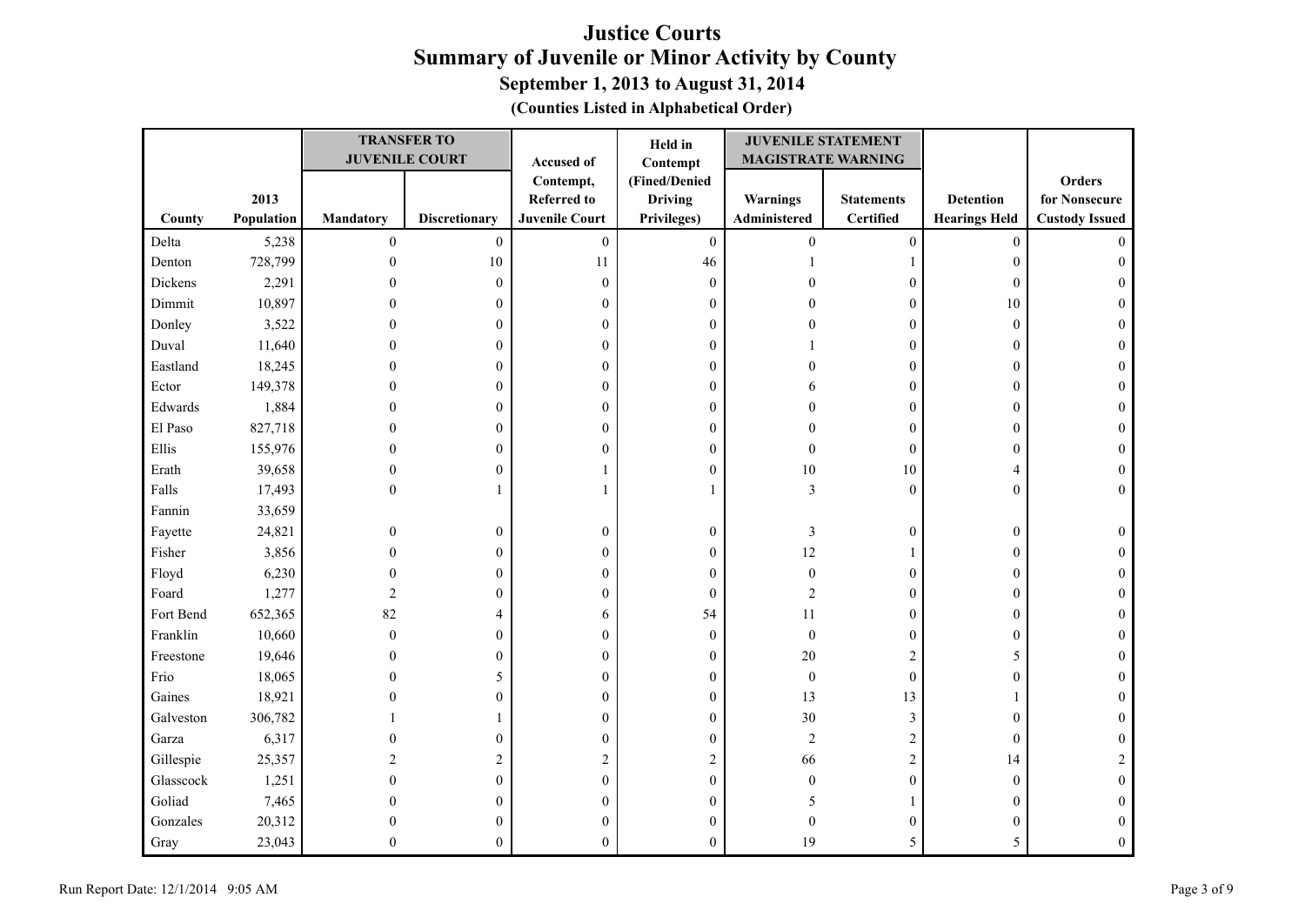|            |                    |                        | <b>CASES FILED</b>                                      |                                                        |                              |                  |                                           |                                |                                                |                                        |                                            |
|------------|--------------------|------------------------|---------------------------------------------------------|--------------------------------------------------------|------------------------------|------------------|-------------------------------------------|--------------------------------|------------------------------------------------|----------------------------------------|--------------------------------------------|
| County     | 2013<br>Population | Transportation<br>Code | <b>Non-Driving</b><br>Alcoholic<br><b>Beverage Code</b> | <b>Driving Under</b><br><b>Influence of</b><br>Alcohol | <b>Drug</b><br>Paraphernalia | <b>Tobacco</b>   | <b>Failure to</b><br><b>Attend School</b> | <b>Education Code</b><br>Cases | Violation of<br><b>Local Daytime</b><br>Curfew | All Other<br>Non-Traffic,<br>Fine-Only | Parent<br>Contributing to<br>Nonattendance |
| Grayson    | 122,353            | 58                     | 102                                                     | $5\overline{)}$                                        | $\overline{4}$               | $\mathfrak{Z}$   | 375                                       | $\theta$                       | $\mathbf{0}$                                   | $\mathfrak{Z}$                         | 387                                        |
| Gregg      | 123,024            | 52                     | 85                                                      | 15                                                     | $\Omega$                     | 10               | 280                                       | $\Omega$                       | $\Omega$                                       | 44                                     | 95                                         |
| Grimes     | 26,859             | 16                     | 9                                                       | $\sqrt{2}$                                             |                              | 5                | 47                                        |                                |                                                | 3                                      | 23                                         |
| Guadalupe  | 143,183            | 66                     | 44                                                      | 12                                                     | 13                           | $\,$ 8 $\,$      | 354                                       | $\Omega$                       | $\mathbf{0}$                                   | 59                                     | 232                                        |
| Hale       | 35,764             | $20\,$                 | 6                                                       |                                                        | $\Omega$                     | $\boldsymbol{0}$ | 113                                       | $\Omega$                       | $\mathbf{0}$                                   | $\boldsymbol{0}$                       | 36                                         |
| Hall       | 3,239              | $\overline{0}$         | $\mathbf{0}$                                            | $\mathbf{0}$                                           |                              | $\mathbf{0}$     |                                           |                                | $\theta$                                       | $\overline{0}$                         |                                            |
| Hamilton   | 8,310              | 13                     | $\overline{2}$                                          | $\mathbf{0}$                                           |                              | $\mathbf{0}$     |                                           |                                | $\theta$                                       | $\theta$                               |                                            |
| Hansford   | 5,555              | $\boldsymbol{0}$       | $\theta$                                                | $\theta$                                               |                              | $\Omega$         |                                           |                                |                                                | $\Omega$                               |                                            |
| Hardeman   | 4,016              |                        | 7                                                       | $\theta$                                               |                              | $\theta$         |                                           |                                |                                                | $\Omega$                               |                                            |
| Hardin     | 55,417             | 26                     | 5                                                       | $\mathbf{0}$                                           |                              | 3                | $\mathbf Q$                               | $\Omega$                       |                                                | 8                                      |                                            |
| Harris     | 4,336,853          | 3,356                  | 648                                                     | 78                                                     | 226                          | 137              | 13,066                                    | 70                             | $\mathbf{0}$                                   | 1,289                                  | 21,771                                     |
| Harrison   | 66,886             | 109                    | $\mathbf{0}$                                            | $\mathbf{0}$                                           | $\theta$                     | $\mathbf{0}$     | 66                                        | $\mathbf{0}$                   | $\theta$                                       | 90                                     | 130                                        |
| Hartley    | 6,100              | 9                      | $\overline{0}$                                          | $\mathbf{0}$                                           |                              | $\mathbf{0}$     | 11                                        | $\Omega$                       | $\Omega$                                       | $\theta$                               | 20                                         |
| Haskell    | 5,875              | $\boldsymbol{0}$       | $\boldsymbol{0}$                                        | $\overline{0}$                                         |                              | $\mathbf{0}$     | $\overline{c}$                            | O                              |                                                | $\boldsymbol{0}$                       |                                            |
| Hays       | 176,026            | $78\,$                 | 36                                                      |                                                        |                              | $\overline{c}$   | 182                                       |                                |                                                | 12                                     | 74                                         |
| Hemphill   | 4,158              | 11                     | 9                                                       | $\overline{4}$                                         |                              | $\mathbf{0}$     | 10                                        | $\Omega$                       |                                                | $\overline{2}$                         |                                            |
| Henderson  | 78,675             | $\mathbf{0}$           | 19                                                      |                                                        |                              | $\overline{c}$   | 147                                       | $\Omega$                       | $\Omega$                                       | 8                                      | 74                                         |
| Hidalgo    | 815,996            | 62                     | $\boldsymbol{0}$                                        | $\mathbf{0}$                                           |                              | $\mathbf{0}$     | $\mathbf{0}$                              | 0                              | $\theta$                                       | 1,507                                  | 371                                        |
| Hill       | 34,823             | $\mathbf{0}$           | $\mathbf{0}$                                            | $\mathbf{0}$                                           |                              | $\mathbf{0}$     | $\theta$                                  | 0                              | $\theta$                                       | $\mathbf{0}$                           |                                            |
| Hockley    | 23,530             | $\mathbf{0}$           | 29                                                      | 6                                                      |                              | $\mathbf{0}$     | 33                                        | $\Omega$                       | $\theta$                                       | $\theta$                               |                                            |
| Hood       | 52,905             | 38                     | 34                                                      | 5                                                      |                              | 3                | 215                                       | $\Omega$                       | $\Omega$                                       | 4                                      | 81                                         |
| Hopkins    | 35,565             | 77                     | 64                                                      | 10                                                     |                              | 6                | 21                                        | 0                              | $\Omega$                                       | $\theta$                               | 33                                         |
| Houston    | 22,911             | $\mathfrak{Z}$         | $\mathbf{0}$                                            |                                                        |                              | $\boldsymbol{0}$ | 75                                        |                                | $\theta$                                       |                                        | 30                                         |
| Howard     | 36,147             | $28\,$                 | $\theta$                                                | $\theta$                                               |                              | $\mathbf{0}$     | 214                                       | O                              | $\theta$                                       | 15                                     | 183                                        |
| Hudspeth   | 3,318              |                        | $\overline{2}$                                          | $\mathbf{0}$                                           |                              | $\mathbf{0}$     | $\overline{4}$                            |                                | $\theta$                                       | $\overline{0}$                         | $\Omega$                                   |
| Hunt       | 87,048             | 135                    | 12                                                      | 11                                                     |                              | $\mathbf{0}$     | 178                                       |                                | $\Omega$                                       | $\theta$                               | 246                                        |
| Hutchinson | 21,819             | 17                     | 22                                                      | 6                                                      |                              |                  | 105                                       | $\Omega$                       |                                                |                                        | 52                                         |
| Irion      | 1,612              | $\overline{0}$         | $\mathbf{0}$                                            | $\theta$                                               |                              | $\theta$         | $\theta$                                  | O                              |                                                | $\Omega$                               |                                            |
| Jack       | 8,957              | 17                     |                                                         | $\Omega$                                               |                              | 5                | 2                                         |                                |                                                | 9                                      |                                            |
| Jackson    | 14,591             | $\overline{4}$         | $\overline{2}$                                          |                                                        | $\Omega$                     |                  | 18                                        |                                | $\theta$                                       | $\theta$                               | 37                                         |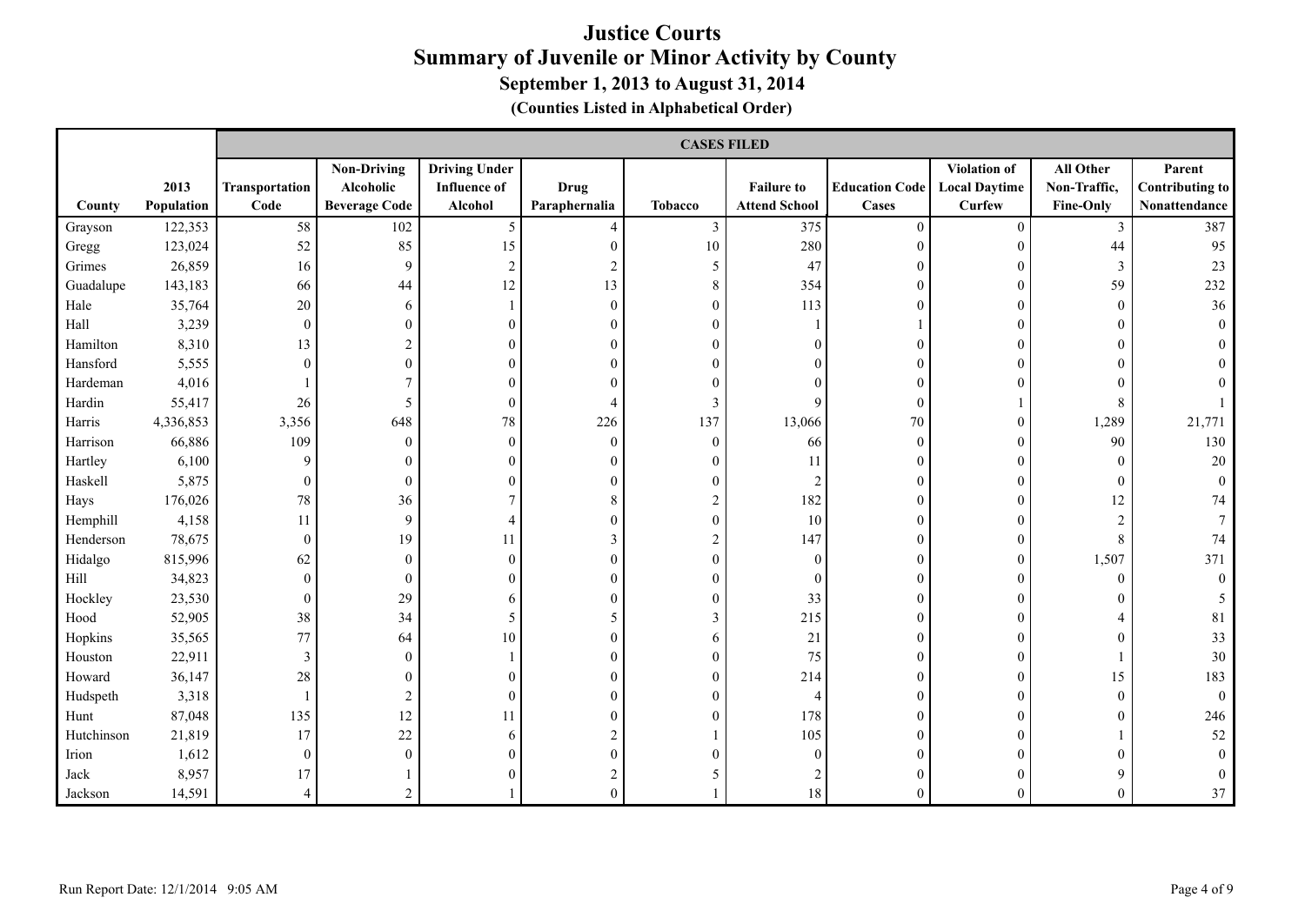| (Counties Listed in Alphabetical Order) |  |  |  |  |
|-----------------------------------------|--|--|--|--|
|-----------------------------------------|--|--|--|--|

|              |            |                  | <b>TRANSFER TO</b>    |                       | Held in          | <b>JUVENILE STATEMENT</b> |                   |                      |                       |
|--------------|------------|------------------|-----------------------|-----------------------|------------------|---------------------------|-------------------|----------------------|-----------------------|
|              |            |                  | <b>JUVENILE COURT</b> | Accused of            | Contempt         | <b>MAGISTRATE WARNING</b> |                   |                      |                       |
|              |            |                  |                       | Contempt,             | (Fined/Denied    |                           |                   |                      | Orders                |
|              | 2013       |                  |                       | <b>Referred to</b>    | <b>Driving</b>   | Warnings                  | <b>Statements</b> | <b>Detention</b>     | for Nonsecure         |
| County       | Population | <b>Mandatory</b> | <b>Discretionary</b>  | <b>Juvenile Court</b> | Privileges)      | Administered              | <b>Certified</b>  | <b>Hearings Held</b> | <b>Custody Issued</b> |
| Grayson      | 122,353    | $\boldsymbol{0}$ | 15                    | $\boldsymbol{0}$      | $\boldsymbol{0}$ | $\sqrt{2}$                | $\boldsymbol{0}$  | $\mathbf{0}$         | $\Omega$              |
| Gregg        | 123,024    | $\mathbf{0}$     |                       | $\boldsymbol{0}$      | $\boldsymbol{0}$ |                           | 1                 | 30                   | $\theta$              |
| Grimes       | 26,859     | $\theta$         | $\mathbf{0}$          | $\theta$              | $\mathbf{0}$     |                           | $\boldsymbol{0}$  | $\boldsymbol{0}$     |                       |
| Guadalupe    | 143,183    | 0                | 10                    | $\overline{0}$        |                  |                           | $\boldsymbol{0}$  | 39                   | 0                     |
| Hale         | 35,764     | $\mathfrak{D}$   | $\overline{0}$        | $\overline{0}$        | $\mathbf{0}$     |                           | 6                 | $\mathbf{0}$         | $\Omega$              |
| Hall         | 3,239      | $\theta$         | $\mathbf{0}$          | $\overline{0}$        | $\mathbf{0}$     |                           | $\boldsymbol{0}$  | $\boldsymbol{0}$     | $\Omega$              |
| Hamilton     | 8,310      | $\theta$         | $\mathbf{0}$          | $\mathbf{0}$          | $\mathbf{0}$     |                           | $\boldsymbol{0}$  | $\boldsymbol{0}$     | 0                     |
| Hansford     | 5,555      | $\theta$         | 0                     | $\theta$              | $\mathbf{0}$     |                           | $\boldsymbol{0}$  | $\boldsymbol{0}$     | $\Omega$              |
| Hardeman     | 4,016      | 0                | 0                     | $\theta$              | $\mathbf{0}$     | $\theta$                  | $\boldsymbol{0}$  | $\mathbf{0}$         | $\theta$              |
| Hardin       | 55,417     | 0                | 0                     | $\overline{c}$        | $\boldsymbol{0}$ | 12                        | $\overline{c}$    | $\boldsymbol{0}$     |                       |
| Harris       | 4,336,853  | 0                | 5                     | $\boldsymbol{0}$      | $\,$ 8 $\,$      | 17                        | 17                | $\boldsymbol{0}$     | 2                     |
| Harrison     | 66,886     | 0                | $\mathbf{0}$          | 5                     | 40               | 9                         | $\boldsymbol{0}$  | $\boldsymbol{0}$     | $\theta$              |
| Hartley      | 6,100      | 0                | 0                     | $\Omega$              | $\mathbf{0}$     | $\theta$                  | $\boldsymbol{0}$  | $\boldsymbol{0}$     | 0                     |
| Haskell      | 5,875      | $\theta$         | 0                     | $\theta$              | $\theta$         |                           | $\overline{4}$    | $\boldsymbol{0}$     | 0                     |
| Hays         | 176,026    | 45               | 6                     | $\theta$              | 4                | 3                         | $\sqrt{2}$        | $\boldsymbol{0}$     | 0                     |
| Hemphill     | 4,158      | $\mathbf{0}$     | $\mathbf{0}$          | $\boldsymbol{0}$      | $\boldsymbol{0}$ |                           | $\boldsymbol{0}$  | $\boldsymbol{0}$     | $\Omega$              |
| Henderson    | 78,675     | $\theta$         | $\mathbf{0}$          | $\theta$              | $\mathbf{0}$     |                           | $\mathbf{1}$      | $\boldsymbol{0}$     |                       |
| Hidalgo      | 815,996    | 0                | $\theta$              | $\overline{0}$        | $\mathbf{0}$     |                           | $\boldsymbol{0}$  | $\boldsymbol{0}$     | 0                     |
| $\rm Hill$   | 34,823     | 0                | $\mathbf{0}$          | $\theta$              | $\overline{2}$   |                           | $\boldsymbol{0}$  | $\boldsymbol{0}$     | $\Omega$              |
| Hockley      | 23,530     | 0                | $\theta$              | $\overline{0}$        | $\mathbf{0}$     |                           | $\mathbf{1}$      | 6                    | 0                     |
| Hood         | 52,905     | 0                | 0                     | $\theta$              | $\mathbf{0}$     | 51                        | $\boldsymbol{0}$  | $\boldsymbol{0}$     | $\Omega$              |
| Hopkins      | 35,565     | $\theta$         | $\theta$              | $\theta$              | $\mathbf{0}$     | 8                         | $\boldsymbol{0}$  | 9                    | $\Omega$              |
| Houston      | 22,911     | 0                | 0                     | $\boldsymbol{0}$      | $\boldsymbol{0}$ | $\overline{c}$            | $\boldsymbol{0}$  | $\boldsymbol{0}$     | 0                     |
| Howard       | 36,147     | 0                | $\overline{0}$        | $\boldsymbol{0}$      | $\boldsymbol{0}$ | $\theta$                  | $\boldsymbol{0}$  | $\boldsymbol{0}$     | $\Omega$              |
| Hudspeth     | 3,318      | 0                | $\mathbf{0}$          | $\overline{0}$        | $\overline{0}$   | 3                         | $\boldsymbol{0}$  | $\boldsymbol{0}$     |                       |
| Hunt         | 87,048     | $\Omega$         | $\Omega$              | $\Omega$              |                  | 4                         | $\boldsymbol{0}$  | $\boldsymbol{0}$     | 0                     |
| Hutchinson   | 21,819     | 10               | 0                     | $\theta$              | $\boldsymbol{0}$ | 28                        | $\boldsymbol{0}$  | 41                   |                       |
| Irion        | 1,612      | $\theta$         | $\theta$              | $\theta$              | $\overline{0}$   |                           | $\mathbf{1}$      | $\boldsymbol{0}$     | 0                     |
| ${\rm Jack}$ | 8,957      | $\theta$         | $\overline{0}$        | $\Omega$              | $\mathbf{0}$     | $\Omega$                  | $\boldsymbol{0}$  | $\boldsymbol{0}$     | $\Omega$              |
| Jackson      | 14,591     | 0                | $\theta$              | $\Omega$              |                  | 2                         | $\overline{2}$    | $\theta$             |                       |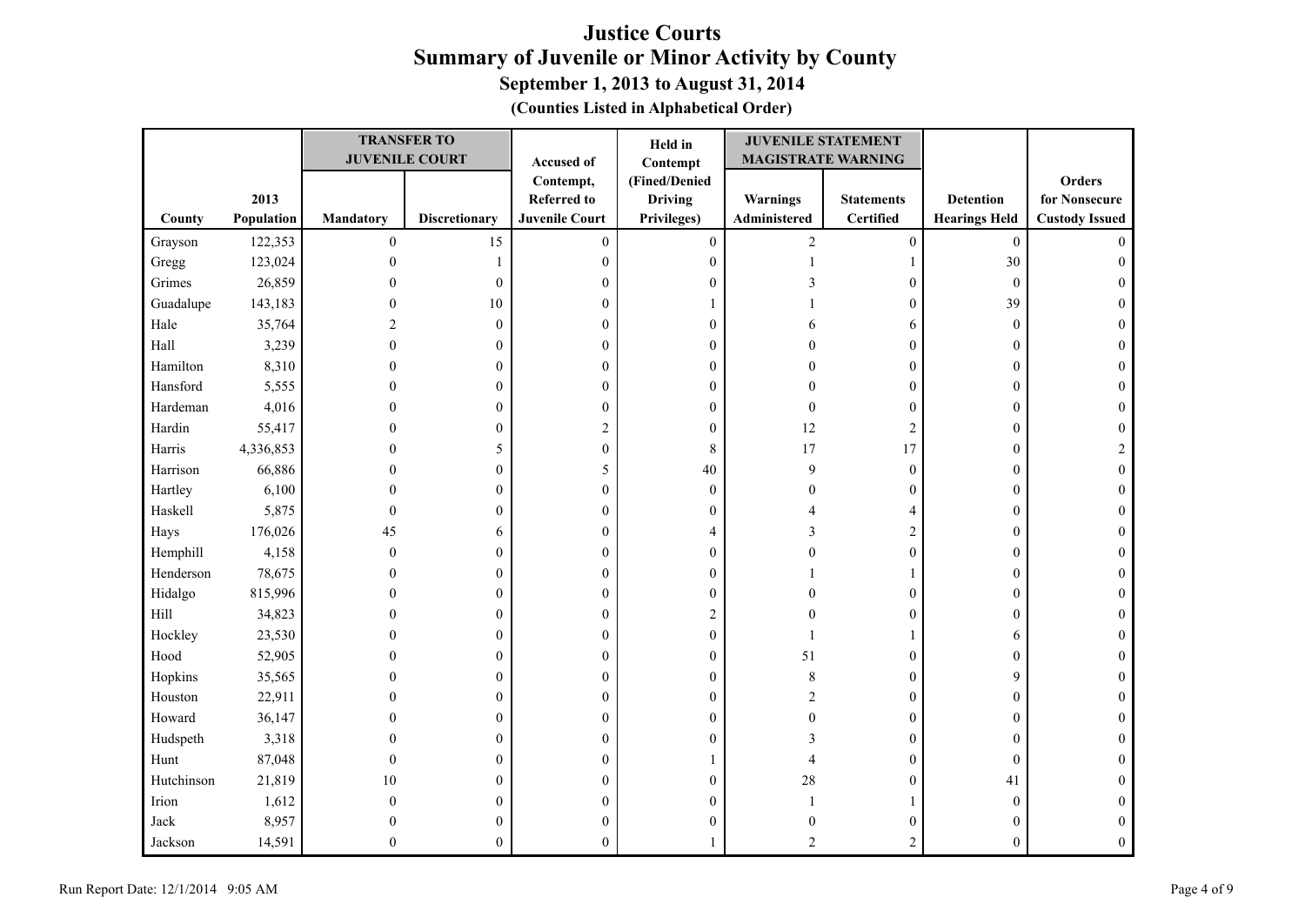|            |                    |                        | <b>CASES FILED</b>                                      |                                                        |                              |                |                                           |                                       |                                                |                                               |                                                   |
|------------|--------------------|------------------------|---------------------------------------------------------|--------------------------------------------------------|------------------------------|----------------|-------------------------------------------|---------------------------------------|------------------------------------------------|-----------------------------------------------|---------------------------------------------------|
| County     | 2013<br>Population | Transportation<br>Code | <b>Non-Driving</b><br>Alcoholic<br><b>Beverage Code</b> | <b>Driving Under</b><br><b>Influence of</b><br>Alcohol | <b>Drug</b><br>Paraphernalia | <b>Tobacco</b> | <b>Failure to</b><br><b>Attend School</b> | <b>Education Code</b><br><b>Cases</b> | Violation of<br><b>Local Daytime</b><br>Curfew | All Other<br>Non-Traffic,<br><b>Fine-Only</b> | Parent<br><b>Contributing to</b><br>Nonattendance |
| Jasper     | 35,649             | 21                     | $30\,$                                                  | $\mathfrak{Z}$                                         | 6                            |                | 57                                        | $\mathbf{0}$                          | $\theta$                                       | $\mathbf{0}$                                  | 59                                                |
| Jeff Davis | 2,253              | $\sqrt{2}$             | $\bf{0}$                                                | $\overline{0}$                                         | $\mathbf{0}$                 | $\theta$       | $\mathbf{0}$                              | 12                                    | $\Omega$                                       | $\theta$                                      | $\Omega$                                          |
| Jefferson  | 252,358            | 20                     | 26                                                      | $\theta$                                               | 5                            |                | 1,768                                     | 37                                    | $\Omega$                                       | 2                                             | 1,250                                             |
| Jim Hogg   | 5,245              | $40\,$                 | $\mathbf{0}$                                            | $\theta$                                               | $\theta$                     |                | 73                                        | $\theta$                              | $\theta$                                       | $\mathbf{0}$                                  |                                                   |
| Jim Wells  | 41,680             | 5                      | 13                                                      | $\boldsymbol{0}$                                       | $\mathbf{0}$                 | $\mathbf{0}$   | 301                                       | $\mathbf{0}$                          | 11                                             | $\boldsymbol{0}$                              | 26                                                |
| Johnson    | 154,707            | 139                    | $28\,$                                                  | 3                                                      | $\mathbf{0}$                 | 15             | 830                                       | $\theta$                              |                                                | $\theta$                                      | 800                                               |
| Jones      | 19,859             | 6                      | $\mathbf{0}$                                            | $\theta$                                               | $\theta$                     | $\Omega$       | 16                                        | $\Omega$                              | $\Omega$                                       | 0                                             |                                                   |
| Karnes     | 15,081             |                        | $\boldsymbol{0}$                                        |                                                        |                              |                | 46                                        | $\Omega$                              | $\theta$                                       | $\boldsymbol{0}$                              | 69                                                |
| Kaufman    | 108,568            | 71                     | 44                                                      | 3                                                      | 6                            | 7              | 468                                       | $\overline{c}$                        | $\theta$                                       | 33                                            | 187                                               |
| Kendall    | 37,766             | 16                     | 24                                                      | 10                                                     | 5                            | $\theta$       | 18                                        | $\theta$                              | $\Omega$                                       | 5                                             | 18                                                |
| Kenedy     | 412                | $\overline{0}$         | $\bf{0}$                                                | $\theta$                                               | $\theta$                     | $\Omega$       | $\Omega$                                  | $\Omega$                              | $\Omega$                                       | $\theta$                                      |                                                   |
| Kent       | 807                | $\boldsymbol{0}$       | $\boldsymbol{0}$                                        | $\mathbf{0}$                                           | $\mathbf{0}$                 | $\mathbf{0}$   | $\theta$                                  | $\Omega$                              | $\Omega$                                       | $\theta$                                      |                                                   |
| Kerr       | 49,953             | 17                     | $22\,$                                                  | $\overline{c}$                                         | 27                           | $\theta$       | 29                                        | $\Omega$                              | $\Omega$                                       | 9                                             | 57                                                |
| Kimble     | 4,481              | $\overline{0}$         | $\boldsymbol{0}$                                        | $\theta$                                               | $\theta$                     | $\theta$       | $\Omega$                                  | 0                                     | $\Omega$                                       | 0                                             |                                                   |
| King       | 285                | $\overline{0}$         | $\theta$                                                | $\theta$                                               | $\mathbf{0}$                 | $\mathbf{0}$   |                                           | 0                                     | $\Omega$                                       | 0                                             |                                                   |
| Kinney     | 3,586              | $\boldsymbol{7}$       | $\overline{7}$                                          | $\theta$                                               | $\overline{0}$               | $\theta$       | $\Omega$                                  | $\Omega$                              | $\Omega$                                       | $\overline{c}$                                |                                                   |
| Kleberg    | 32,101             | 8                      | 23                                                      | $\theta$                                               | 13                           | $\Omega$       | 47                                        | $\Omega$                              |                                                | $\theta$                                      | 22                                                |
| Knox       | 3,767              | $\overline{4}$         | $\overline{7}$                                          | $\theta$                                               | $\theta$                     | $\Omega$       | $\Omega$                                  | 0                                     | $\Omega$                                       | 3                                             |                                                   |
| La Salle   | 7,369              | 6                      | $\boldsymbol{0}$                                        | $\theta$                                               | $\mathbf{0}$                 | $\mathbf{0}$   | 6                                         | $\Omega$                              | $\theta$                                       |                                               |                                                   |
| Lamar      | 49,426             | $72\,$                 | 36                                                      | 3                                                      | $\theta$                     | 17             | 75                                        | $\Omega$                              | $\theta$                                       | 3                                             | 54                                                |
| Lamb       | 13,775             | 2                      | $\sqrt{2}$                                              | $\theta$                                               |                              |                | 17                                        | $\Omega$                              | $\theta$                                       | 11                                            | 14                                                |
| Lampasas   | 20,222             | 37                     | 37                                                      |                                                        | 3                            | $\theta$       | 29                                        | $\theta$                              | $\theta$                                       | 4                                             |                                                   |
| Lavaca     | 19,581             | $8\,$                  | 6                                                       |                                                        | $\mathbf{0}$                 | $\theta$       | 8                                         | 16                                    | $\Omega$                                       | 4                                             |                                                   |
| Lee        | 16,628             | $\overline{7}$         | 4                                                       | 0                                                      | $\theta$                     | $\theta$       | 11                                        | $\Omega$                              | $\Omega$                                       | $\theta$                                      |                                                   |
| Leon       | 16,742             | 4                      | $\Omega$                                                | 0                                                      | $\theta$                     | $\theta$       | 12                                        |                                       | $\Omega$                                       | $\theta$                                      | 11                                                |
| Liberty    | 76,907             | 17                     | $\boldsymbol{0}$                                        | $\theta$                                               | $\mathbf{0}$                 |                | 12                                        | $\theta$                              | $\Omega$                                       | 8                                             | 89                                                |
| Limestone  | 23,326             | $20\,$                 | 31                                                      | $\overline{c}$                                         | $\Omega$                     |                | 20                                        | $\Omega$                              | $\Omega$                                       | 5                                             | 24                                                |
| Lipscomb   | 3,485              | $\overline{0}$         | $\theta$                                                | $\Omega$                                               |                              | $\Omega$       | $\Omega$                                  |                                       |                                                |                                               |                                                   |
| Live Oak   | 11,867             | 71                     |                                                         | 0                                                      | $\theta$                     |                |                                           |                                       |                                                | 0                                             |                                                   |
| Llano      | 19,444             | $\overline{0}$         | 23                                                      |                                                        | $\Omega$                     | $\Omega$       | 27                                        | $\Omega$                              | $\Omega$                                       | $\theta$                                      | 32                                                |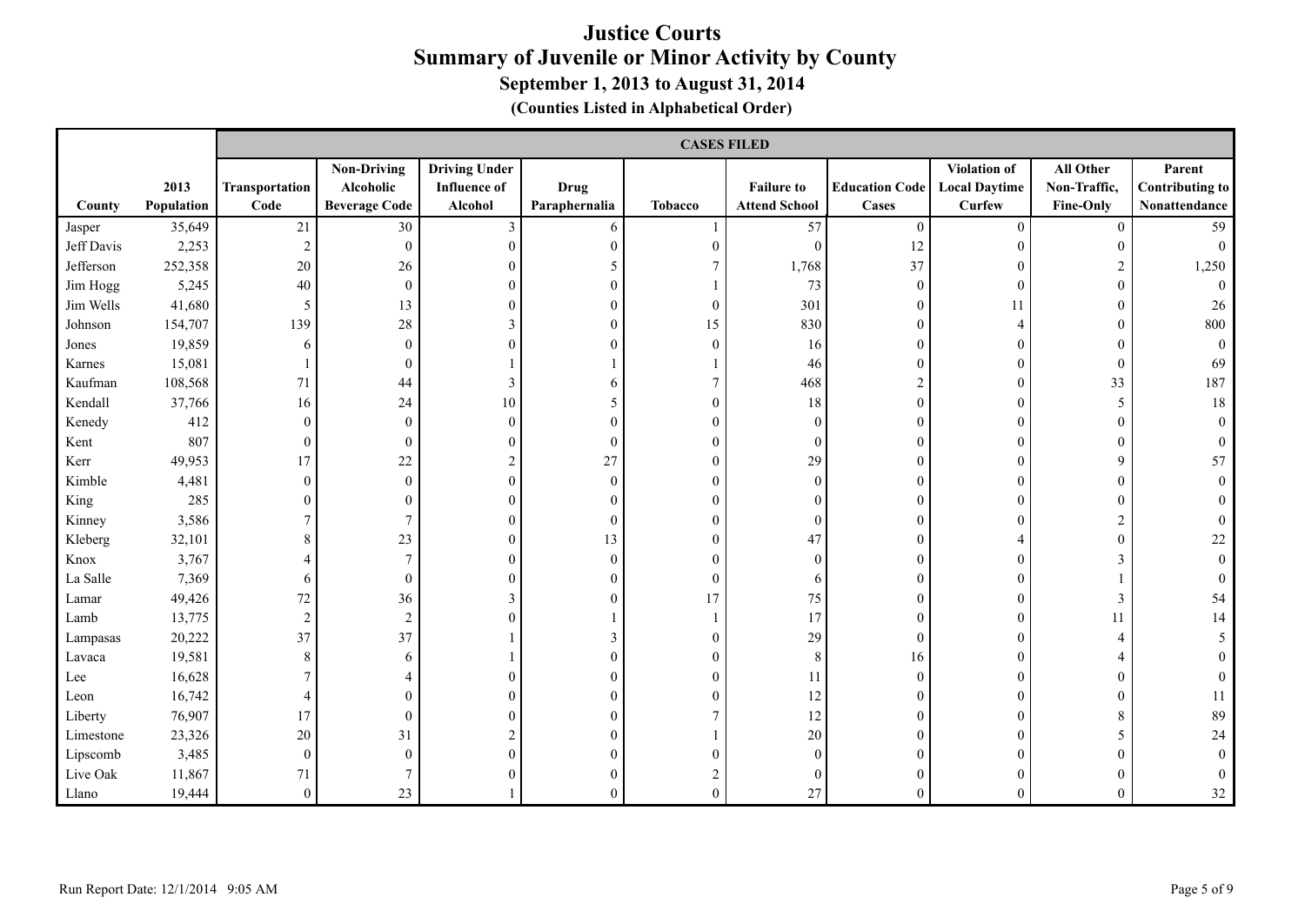| (Counties Listed in Alphabetical Order) |  |  |  |  |
|-----------------------------------------|--|--|--|--|
|-----------------------------------------|--|--|--|--|

|            |            |                  | <b>TRANSFER TO</b>    |                       | Held in          | <b>JUVENILE STATEMENT</b> |                   |                      |                       |
|------------|------------|------------------|-----------------------|-----------------------|------------------|---------------------------|-------------------|----------------------|-----------------------|
|            |            |                  | <b>JUVENILE COURT</b> | Accused of            | Contempt         | <b>MAGISTRATE WARNING</b> |                   |                      |                       |
|            |            |                  |                       | Contempt,             | (Fined/Denied    |                           |                   |                      | Orders                |
|            | 2013       |                  |                       | <b>Referred to</b>    | <b>Driving</b>   | Warnings                  | <b>Statements</b> | <b>Detention</b>     | for Nonsecure         |
| County     | Population | Mandatory        | <b>Discretionary</b>  | <b>Juvenile Court</b> | Privileges)      | Administered              | <b>Certified</b>  | <b>Hearings Held</b> | <b>Custody Issued</b> |
| Jasper     | 35,649     | $\boldsymbol{0}$ | $\boldsymbol{0}$      | $\overline{0}$        | $\boldsymbol{0}$ | $\overline{\mathcal{L}}$  | $\overline{4}$    | $\boldsymbol{0}$     | $\Omega$              |
| Jeff Davis | 2,253      | $\mathbf{0}$     | $\mathbf{0}$          | $\boldsymbol{0}$      | $\boldsymbol{0}$ | $\theta$                  | $\boldsymbol{0}$  | $\boldsymbol{0}$     | $\Omega$              |
| Jefferson  | 252,358    | 14               |                       | 3                     | 714              |                           | $\boldsymbol{0}$  | $\mathbf{0}$         |                       |
| Jim Hogg   | 5,245      | $\mathbf{0}$     | $\overline{0}$        | $\boldsymbol{0}$      | $\boldsymbol{0}$ | $\Omega$                  | $\boldsymbol{0}$  | $\boldsymbol{0}$     |                       |
| Jim Wells  | 41,680     | 0                | $\overline{0}$        | $\overline{0}$        | $\boldsymbol{0}$ | 115                       | $\boldsymbol{0}$  | 95                   | 0                     |
| Johnson    | 154,707    | 2                | $\Omega$              | $\overline{0}$        | 1                | $\mathbf{0}$              | $\boldsymbol{0}$  | $\mathbf{0}$         | 0                     |
| Jones      | 19,859     | $\theta$         | $\mathbf{0}$          | $\theta$              | $\boldsymbol{0}$ | 12                        | 11                | $\boldsymbol{0}$     | $\theta$              |
| Karnes     | 15,081     | $\theta$         | 0                     | $\theta$              | $\mathbf{0}$     | $\overline{c}$            | $\overline{2}$    | $\boldsymbol{0}$     | $\theta$              |
| Kaufman    | 108,568    | 0                | 0                     | 0                     | $\mathbf{0}$     | $\overline{c}$            | $\boldsymbol{0}$  | $\boldsymbol{0}$     | 0                     |
| Kendall    | 37,766     | 0                | 0                     | 2                     | $\mathbf{0}$     |                           | $\mathbf{1}$      | $\boldsymbol{0}$     | 0                     |
| Kenedy     | 412        | 0                | $\mathbf{0}$          | $\mathbf{0}$          | $\boldsymbol{0}$ |                           | $\boldsymbol{0}$  | $\boldsymbol{0}$     | 0                     |
| Kent       | 807        | 0                | $\overline{0}$        | $\theta$              | $\mathbf{0}$     | $\theta$                  | $\boldsymbol{0}$  | $\boldsymbol{0}$     | 0                     |
| Kerr       | 49,953     | 0                | $\mathbf{0}$          | 26                    | $\mathbf{0}$     | 16                        | $\tau$            | $\boldsymbol{0}$     |                       |
| Kimble     | 4,481      | $\theta$         | $\mathbf{0}$          | $\mathbf{0}$          | $\boldsymbol{0}$ | $\mathbf{0}$              | $\boldsymbol{0}$  | $\boldsymbol{0}$     | 0                     |
| King       | 285        | $\theta$         | $\mathbf{0}$          | $\theta$              | $\mathbf{0}$     | $\theta$                  | $\boldsymbol{0}$  | $\boldsymbol{0}$     | $\Omega$              |
| Kinney     | 3,586      | 0                | 0                     | $\theta$              | $\mathbf{0}$     | $\overline{c}$            | $\boldsymbol{0}$  | $\boldsymbol{0}$     |                       |
| Kleberg    | 32,101     |                  | $\mathbf{0}$          | $\overline{0}$        | $\mathbf{0}$     |                           | $\sqrt{2}$        | $\boldsymbol{0}$     | 0                     |
| Knox       | 3,767      |                  | $\overline{0}$        | $\boldsymbol{0}$      | $\boldsymbol{0}$ |                           | $\boldsymbol{0}$  | $\boldsymbol{0}$     |                       |
| La Salle   | 7,369      | 0                | $\overline{0}$        | $\overline{0}$        | $\mathbf{0}$     |                           | $\boldsymbol{0}$  | $\mathbf{0}$         | 0                     |
| Lamar      | 49,426     | O                |                       | $\theta$              | 5                |                           | $\boldsymbol{0}$  | $\mathbf{0}$         | 0                     |
| Lamb       | 13,775     | $\theta$         | $\mathbf{0}$          | $\theta$              | $\boldsymbol{0}$ | 7                         | $\boldsymbol{0}$  | $\boldsymbol{0}$     | $\Omega$              |
| Lampasas   | 20,222     | 0                | 0                     | $\theta$              | $\mathbf{0}$     | 27                        | $\boldsymbol{0}$  | 27                   | $\theta$              |
| Lavaca     | 19,581     | 0                | 2                     | $\theta$              | 0                | $\boldsymbol{0}$          | $\boldsymbol{0}$  | 6                    |                       |
| Lee        | 16,628     | 0                | $\theta$              | $\theta$              | $\mathbf{0}$     | $\mathbf{0}$              | $\boldsymbol{0}$  | $\boldsymbol{0}$     | 0                     |
| Leon       | 16,742     | 0                |                       | $\boldsymbol{0}$      | 3                | 12                        | $\boldsymbol{0}$  | $\boldsymbol{0}$     |                       |
| Liberty    | 76,907     | 0                | $\theta$              | $\overline{0}$        | $\mathbf{0}$     | $\boldsymbol{0}$          | $\boldsymbol{0}$  | $\boldsymbol{0}$     |                       |
| Limestone  | 23,326     | O                | 0                     | $\Omega$              | $\mathbf{0}$     | 24                        | 16                | $\mathbf{0}$         |                       |
| Lipscomb   | 3,485      | 0                | $\theta$              | $\theta$              | $\overline{0}$   | $\mathbf{0}$              | $\boldsymbol{0}$  | $\boldsymbol{0}$     | 0                     |
| Live Oak   | 11,867     | $\theta$         | 0                     | $\theta$              |                  |                           | $\boldsymbol{0}$  | $\boldsymbol{0}$     |                       |
| Llano      | 19,444     | 0                |                       |                       | $\mathbf{0}$     | $\Omega$                  | $\boldsymbol{0}$  | $\mathbf{0}$         |                       |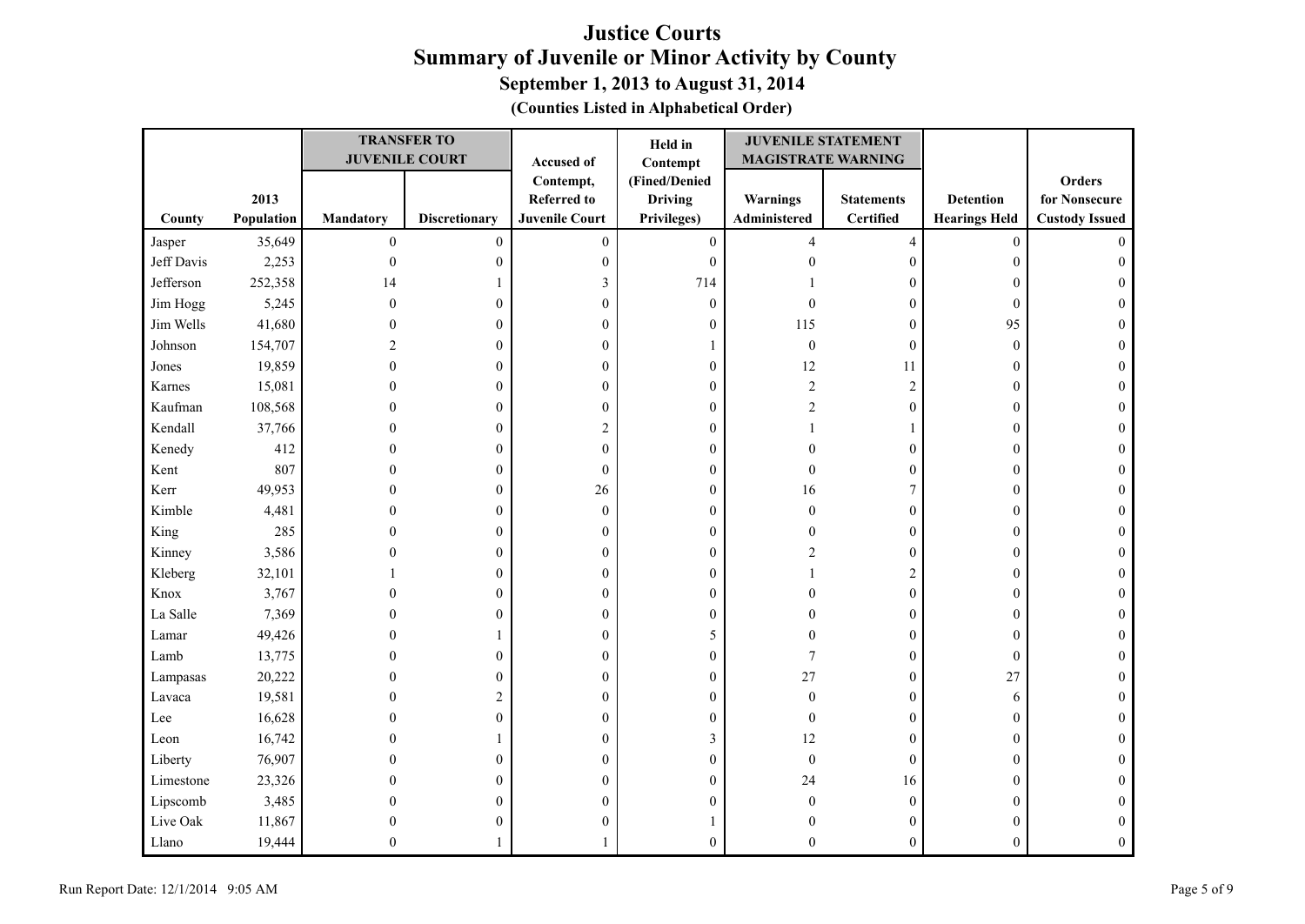|             |                    |                        | <b>CASES FILED</b>                                      |                                                               |                       |                |                                           |                                |                                                |                                               |                                                   |
|-------------|--------------------|------------------------|---------------------------------------------------------|---------------------------------------------------------------|-----------------------|----------------|-------------------------------------------|--------------------------------|------------------------------------------------|-----------------------------------------------|---------------------------------------------------|
| County      | 2013<br>Population | Transportation<br>Code | <b>Non-Driving</b><br>Alcoholic<br><b>Beverage Code</b> | <b>Driving Under</b><br><b>Influence of</b><br><b>Alcohol</b> | Drug<br>Paraphernalia | <b>Tobacco</b> | <b>Failure to</b><br><b>Attend School</b> | <b>Education Code</b><br>Cases | Violation of<br><b>Local Daytime</b><br>Curfew | All Other<br>Non-Traffic,<br><b>Fine-Only</b> | Parent<br><b>Contributing to</b><br>Nonattendance |
| Loving      | 95                 | $\mathbf{0}$           | $\boldsymbol{0}$                                        | $\boldsymbol{0}$                                              | $\mathbf{0}$          | $\mathbf{0}$   | $\mathbf{0}$                              | $\mathbf{0}$                   | $\theta$                                       | $\mathbf{0}$                                  |                                                   |
| Lubbock     | 289,324            | 99                     | 134                                                     | $\mathfrak{Z}$                                                | 14                    | 17             | 436                                       | 627                            | 3                                              | 121                                           | 627                                               |
| Lynn        | 5,723              | 3                      | $\mathbf{0}$                                            | $\Omega$                                                      | $\Omega$              | $\Omega$       | $\theta$                                  | $\Omega$                       | $\Omega$                                       | $\theta$                                      |                                                   |
| Madison     | 13,781             | 80                     | 14                                                      | 4                                                             |                       | 5              | 19                                        | $\Omega$                       | $\Omega$                                       | 0                                             |                                                   |
| Marion      | 10,235             | 27                     | $\overline{4}$                                          | $\boldsymbol{0}$                                              |                       | $\theta$       |                                           | 0                              |                                                | $\mathbf{0}$                                  |                                                   |
| Martin      | 5,312              | $\mathbf{0}$           | $\Omega$                                                | $\theta$                                                      |                       | $\theta$       | 15                                        | 0                              | $\Omega$                                       | 19                                            |                                                   |
| Mason       | 4,128              | 0                      |                                                         |                                                               |                       | $\theta$       | 6                                         | 0                              |                                                | $\overline{0}$                                | 12                                                |
| Matagorda   | 36,592             | 16                     |                                                         | 5                                                             |                       | 2              | 180                                       | 0                              |                                                |                                               | 185                                               |
| Maverick    | 55,932             | $\mathbf{0}$           | $\mathbf{0}$                                            | $\Omega$                                                      |                       | $\theta$       | $\theta$                                  | $\Omega$                       |                                                | $\Omega$                                      |                                                   |
| McCulloch   | 8,330              | 4                      | $\theta$                                                | 0                                                             | $\Omega$              | $\theta$       | $\Omega$                                  | $\Omega$                       |                                                | $\mathbf{0}$                                  |                                                   |
| McLennan    | 241,481            | 63                     | 128                                                     | $\theta$                                                      | 81                    | $\theta$       | 64                                        | 39                             |                                                | 25                                            | 30                                                |
| McMullen    | 764                | $\mathbf{0}$           | $\boldsymbol{0}$                                        | $\overline{0}$                                                | $\Omega$              | $\mathbf{0}$   | $\boldsymbol{0}$                          | $\theta$                       | $\Omega$                                       | $\boldsymbol{0}$                              | $\Omega$                                          |
| Medina      | 47,399             | 12                     | $\overline{2}$                                          | $\Omega$                                                      | $\Omega$              | $\overline{2}$ | 84                                        | $\Omega$                       | $\Omega$                                       | 10                                            | 145                                               |
| Menard      | 2,148              |                        |                                                         |                                                               |                       |                |                                           |                                |                                                |                                               |                                                   |
| Midland     | 151,468            | 75                     | 127                                                     | 5                                                             | 8                     | 6              | 296                                       | 79                             | $\theta$                                       | 11                                            | 642                                               |
| Milam       | 24,167             | $\boldsymbol{2}$       | $\overline{4}$                                          | $\theta$                                                      |                       | $\Omega$       | 73                                        |                                | $\Omega$                                       | 2                                             | 64                                                |
| Mills       | 4,907              | 12                     | 16                                                      | $\theta$                                                      |                       |                | $\mathbf{0}$                              | ∩                              |                                                | 0                                             |                                                   |
| Mitchell    | 9,402              | 20                     | $\boldsymbol{0}$                                        | $\theta$                                                      |                       |                | 24                                        | 0                              |                                                | $\theta$                                      |                                                   |
| Montague    | 19,503             | 25                     | 17                                                      | $\overline{2}$                                                | $\Omega$              | $\Omega$       | $\mathbf{0}$                              | 0                              | $\Omega$                                       | 2                                             |                                                   |
| Montgomery  | 499,137            | 711                    | 408                                                     | 58                                                            | 48                    | 104            | 2,235                                     | $\theta$                       | 6                                              | $\sqrt{2}$                                    | 5,443                                             |
| Moore       | 22,141             | 21                     | $\sqrt{5}$                                              | $\overline{0}$                                                | 6                     |                | $\theta$                                  |                                | $\Omega$                                       | 8                                             |                                                   |
| Morris      | 12,834             | 44                     | $\mathbf{0}$                                            | $\theta$                                                      | 0                     | $\Omega$       |                                           |                                | ∩                                              | 3                                             |                                                   |
| Motley      | 1,196              | $\boldsymbol{0}$       | 3                                                       | $\theta$                                                      | 0                     | $\theta$       | $\theta$                                  | 0                              | $\Omega$                                       | $\boldsymbol{0}$                              |                                                   |
| Nacogdoches | 65,330             | $\boldsymbol{0}$       | 20                                                      | 7                                                             |                       | $\theta$       | 204                                       | $\Omega$                       | $\Omega$                                       | 10                                            | 96                                                |
| Navarro     | 48,038             | 75                     | 100                                                     | 7                                                             |                       | 6              | $78\,$                                    |                                | $\Omega$                                       | 9                                             | 102                                               |
| Newton      | 14,140             | $\mathbf{0}$           | $\boldsymbol{0}$                                        | 0                                                             |                       | $\theta$       | 49                                        |                                |                                                | $\theta$                                      |                                                   |
| Nolan       | 15,037             | $18\,$                 | 16                                                      |                                                               |                       |                |                                           | 0                              |                                                | $\boldsymbol{0}$                              |                                                   |
| Nueces      | 352,107            | 98                     | 170                                                     | 13                                                            |                       | 3              | 2,345                                     |                                |                                                | 57                                            | 3,245                                             |
| Ochiltree   | 10,806             | 48                     | 25                                                      | 6                                                             |                       | $\Omega$       | 122                                       | 0                              |                                                | $\theta$                                      |                                                   |
| Oldham      | 2,102              |                        |                                                         | 0                                                             | 0                     |                |                                           | 0                              |                                                |                                               |                                                   |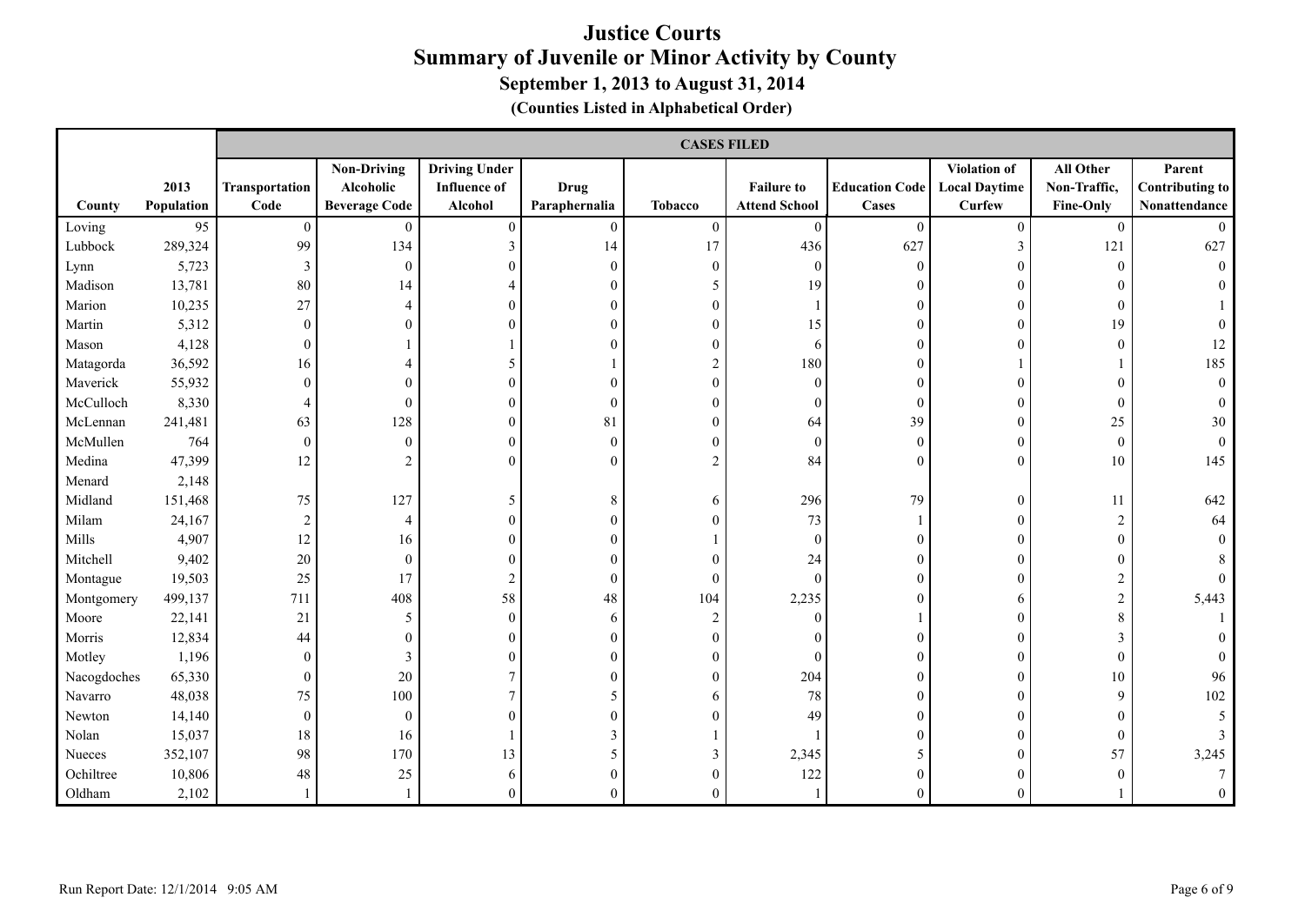| (Counties Listed in Alphabetical Order) |  |  |  |  |
|-----------------------------------------|--|--|--|--|
|-----------------------------------------|--|--|--|--|

|             |            |                  | <b>TRANSFER TO</b>    |                       | Held in          | <b>JUVENILE STATEMENT</b> |                   |                      |                       |
|-------------|------------|------------------|-----------------------|-----------------------|------------------|---------------------------|-------------------|----------------------|-----------------------|
|             |            |                  | <b>JUVENILE COURT</b> | Accused of            | Contempt         | <b>MAGISTRATE WARNING</b> |                   |                      |                       |
|             |            |                  |                       | Contempt,             | (Fined/Denied    |                           |                   |                      | <b>Orders</b>         |
|             | 2013       |                  |                       | <b>Referred to</b>    | <b>Driving</b>   | <b>Warnings</b>           | <b>Statements</b> | <b>Detention</b>     | for Nonsecure         |
| County      | Population | <b>Mandatory</b> | <b>Discretionary</b>  | <b>Juvenile Court</b> | Privileges)      | Administered              | Certified         | <b>Hearings Held</b> | <b>Custody Issued</b> |
| Loving      | 95         | $\boldsymbol{0}$ | $\mathbf{0}$          | $\boldsymbol{0}$      | $\boldsymbol{0}$ | $\boldsymbol{0}$          | $\boldsymbol{0}$  | $\boldsymbol{0}$     | $\Omega$              |
| Lubbock     | 289,324    | $\mathbf{0}$     | $\mathbf{0}$          |                       | $\boldsymbol{0}$ | 651                       | $\boldsymbol{7}$  | $\boldsymbol{0}$     | $\theta$              |
| Lynn        | 5,723      | 0                | $\mathbf{0}$          | $\theta$              | $\mathbf{0}$     | $\boldsymbol{0}$          | $\boldsymbol{0}$  | $\boldsymbol{0}$     |                       |
| Madison     | 13,781     | 0                | $\Omega$              | $\Omega$              | $\mathbf{0}$     | $\Omega$                  | $\boldsymbol{0}$  | $\boldsymbol{0}$     | 0                     |
| Marion      | 10,235     | 0                | $\mathbf{0}$          | $\overline{0}$        | $\boldsymbol{0}$ | 5                         | $\boldsymbol{0}$  | $\boldsymbol{0}$     | 0                     |
| Martin      | 5,312      | 0                | $\Omega$              |                       | $\overline{0}$   |                           | 1                 | $\boldsymbol{0}$     | 0                     |
| Mason       | 4,128      | 0                | $\Omega$              | $\theta$              |                  |                           | $\boldsymbol{0}$  | $\mathbf{0}$         | 0                     |
| Matagorda   | 36,592     | 17               | 7                     | $\theta$              | $\boldsymbol{0}$ |                           | $\boldsymbol{0}$  | $\boldsymbol{0}$     | $\Omega$              |
| Maverick    | 55,932     | $\mathbf{0}$     | $\mathbf{0}$          | $\mathbf{0}$          | $\mathbf{0}$     | $\Omega$                  | $\boldsymbol{0}$  | 9                    | $\Omega$              |
| McCulloch   | 8,330      | 0                | $\overline{0}$        | $\mathbf{0}$          | $\mathbf{0}$     | $\boldsymbol{0}$          | $\boldsymbol{0}$  | $\boldsymbol{0}$     |                       |
| McLennan    | 241,481    | 0                | 3                     | 2                     | $\mathbf{0}$     | 37                        | 11                | $\boldsymbol{0}$     |                       |
| McMullen    | 764        | $\mathbf{0}$     | $\mathbf{0}$          | $\boldsymbol{0}$      | $\boldsymbol{0}$ | $\boldsymbol{0}$          | $\boldsymbol{0}$  | $\boldsymbol{0}$     | 0                     |
| Medina      | 47,399     | 0                | $\theta$              | $\theta$              | $\theta$         | 20                        | 6                 | $\mathbf{0}$         | $\theta$              |
| Menard      | 2,148      |                  |                       |                       |                  |                           |                   |                      |                       |
| Midland     | 151,468    | $\mathbf{0}$     | $\mathbf{0}$          | $\mathbf{0}$          | 10               | 28                        | 19                | $\overline{2}$       | $\Omega$              |
| Milam       | 24,167     | $\mathbf{0}$     | 3                     |                       | $\boldsymbol{0}$ | $\boldsymbol{0}$          | $\boldsymbol{0}$  | $\boldsymbol{0}$     |                       |
| Mills       | 4,907      | $\theta$         | $\overline{0}$        | $\mathbf{0}$          | $\mathbf{0}$     | $\overline{0}$            | $\boldsymbol{0}$  | $\boldsymbol{0}$     |                       |
| Mitchell    | 9,402      | 0                | $\overline{0}$        | $\mathbf{0}$          | $\mathbf{0}$     |                           | $\boldsymbol{0}$  | $\boldsymbol{0}$     | 0                     |
| Montague    | 19,503     | $\Omega$         | $\Omega$              | $\mathbf{0}$          | $\mathbf{0}$     | 2                         | $\boldsymbol{0}$  | $\mathbf{0}$         | 0                     |
| Montgomery  | 499,137    | 39               | 8                     | 16                    | 997              | 3                         | $\boldsymbol{0}$  | $\boldsymbol{0}$     | 0                     |
| Moore       | 22,141     | $\theta$         | $\theta$              | $\mathbf{0}$          | $\mathbf{0}$     | 39                        | 20                | $\boldsymbol{0}$     | $\Omega$              |
| Morris      | 12,834     | 0                | $\Omega$              | $\mathbf{0}$          | $\mathbf{0}$     | 4                         | $\overline{2}$    | $\boldsymbol{0}$     | $\Omega$              |
| Motley      | 1,196      | $\theta$         | $\theta$              | $\theta$              | $\Omega$         |                           | $\boldsymbol{0}$  | $\boldsymbol{0}$     |                       |
| Nacogdoches | 65,330     | 34               | 11                    | 2                     | 6                |                           | $\boldsymbol{0}$  | $\boldsymbol{0}$     | $\Omega$              |
| Navarro     | 48,038     | $\mathbf{0}$     | 5                     | $\mathbf{0}$          | 6                | 8                         | $\mathbf{1}$      | $\boldsymbol{0}$     |                       |
| Newton      | 14,140     | 0                | $\Omega$              | $\theta$              | $\mathbf{0}$     |                           | $\boldsymbol{0}$  | $\mathbf{0}$         | 0                     |
| Nolan       | 15,037     | $\theta$         | $\theta$              | $\Omega$              | $\Omega$         | 17                        | $\,$ 8 $\,$       | $\mathbf{0}$         |                       |
| Nueces      | 352,107    | 90               | 19                    |                       | 3                | $\Omega$                  | $\boldsymbol{0}$  | $\boldsymbol{0}$     | 0                     |
| Ochiltree   | 10,806     | $\theta$         | $\theta$              | $\theta$              | $\overline{0}$   |                           | $\boldsymbol{0}$  | $\boldsymbol{0}$     | $\Omega$              |
| Oldham      | 2,102      | $\theta$         | $\Omega$              | $\Omega$              | $\Omega$         | 0                         | $\overline{0}$    | $\mathbf{0}$         |                       |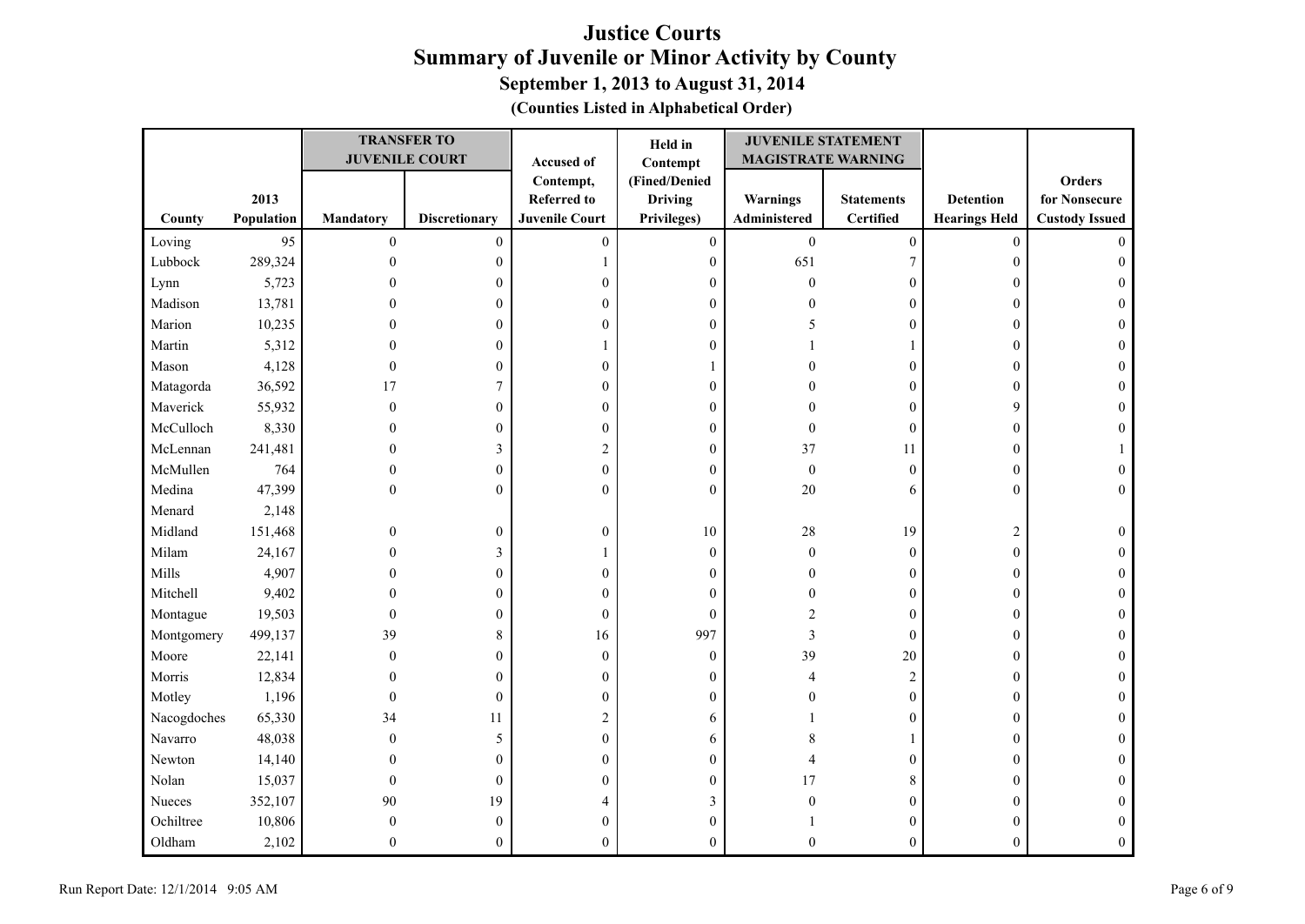|               |                    |                        | <b>CASES FILED</b>                                      |                                                        |                              |                |                                           |                                       |                                                |                                               |                                                   |
|---------------|--------------------|------------------------|---------------------------------------------------------|--------------------------------------------------------|------------------------------|----------------|-------------------------------------------|---------------------------------------|------------------------------------------------|-----------------------------------------------|---------------------------------------------------|
| County        | 2013<br>Population | Transportation<br>Code | <b>Non-Driving</b><br>Alcoholic<br><b>Beverage Code</b> | <b>Driving Under</b><br><b>Influence of</b><br>Alcohol | <b>Drug</b><br>Paraphernalia | <b>Tobacco</b> | <b>Failure to</b><br><b>Attend School</b> | <b>Education Code</b><br><b>Cases</b> | Violation of<br><b>Local Daytime</b><br>Curfew | All Other<br>Non-Traffic,<br><b>Fine-Only</b> | Parent<br><b>Contributing to</b><br>Nonattendance |
| Orange        | 82,957             | $\overline{0}$         | $\overline{4}$                                          |                                                        | $\theta$                     | $\Omega$       | 308                                       | $\Omega$                              | $\theta$                                       | $22\,$                                        | 175                                               |
| Palo Pinto    | 27,889             | $\mathbf{0}$           | 52                                                      | 6                                                      |                              |                | 175                                       | $\theta$                              | $\Omega$                                       | $\mathbf{0}$                                  | $\boldsymbol{0}$                                  |
| Panola        | 23,870             | $\overline{4}$         | $\mathbf{Q}$                                            | 3                                                      |                              |                | 11                                        | 0                                     |                                                | 15                                            |                                                   |
| Parker        | 121,418            | 147                    |                                                         | $\Omega$                                               |                              |                | $\theta$                                  |                                       |                                                | $30\,$                                        | 50                                                |
| Parmer        | 9,965              | $\boldsymbol{0}$       | $\tau$                                                  |                                                        |                              |                | $\Omega$                                  |                                       |                                                | $\theta$                                      |                                                   |
| Pecos         | 15,697             | 17                     | $26\,$                                                  |                                                        |                              |                | 19                                        | 3                                     |                                                | 3                                             | 19                                                |
| Polk          | 45,790             | 5                      | 27                                                      |                                                        |                              | 5              | 218                                       | $\Omega$                              | $\Omega$                                       | 8                                             | 432                                               |
| Potter        | 121,661            | 76                     | 70                                                      | 5                                                      |                              | 2              | 586                                       |                                       | $\Omega$                                       | 16                                            | 986                                               |
| Presidio      | 7,201              | 3                      | 6                                                       | $\Omega$                                               |                              |                | 6                                         |                                       |                                                | 3                                             |                                                   |
| Rains         | 11,065             | 15                     | $\boldsymbol{0}$                                        | $\Omega$                                               | $\Omega$                     | $\Omega$       | $\Omega$                                  | 0                                     |                                                | $\theta$                                      |                                                   |
| Randall       | 126,474            | 2,338                  | 216                                                     | $\theta$                                               | 43                           | 5              | 286                                       |                                       |                                                | 8                                             | 259                                               |
| Reagan        | 3,601              | $\overline{0}$         | 3                                                       | 0                                                      |                              | $\theta$       | 5                                         | 0                                     |                                                |                                               |                                                   |
| Real          | 3,350              |                        | $\theta$                                                | 0                                                      |                              | $\theta$       |                                           | 0                                     |                                                |                                               |                                                   |
| Red River     | 12,470             | 22                     | $\mathbf{0}$                                            | 0                                                      |                              | $\theta$       | $10\,$                                    | 0                                     |                                                | 0                                             | 10                                                |
| Reeves        | 13,965             | $\mathfrak{Z}$         | $\mathbf{0}$                                            | 0                                                      |                              | $\theta$       | 43                                        |                                       |                                                | 0                                             | 11                                                |
| Refugio       | 7,305              | 42                     | 6                                                       | 0                                                      |                              | $\Omega$       | $\theta$                                  | 0                                     |                                                | 0                                             |                                                   |
| Roberts       | 831                | 6                      | 3                                                       | 0                                                      |                              | $\theta$       | $\theta$                                  |                                       |                                                |                                               |                                                   |
| Robertson     | 16,486             | $\boldsymbol{2}$       | 17                                                      |                                                        |                              | $\theta$       | 18                                        |                                       |                                                | $\tau$                                        |                                                   |
| Rockwall      | 85,245             | 77                     | $\mathbf{0}$                                            | $\Omega$                                               |                              | $\theta$       | 29                                        |                                       |                                                | 19                                            | 46                                                |
| Runnels       | 10,309             | 3                      | $\Omega$                                                |                                                        |                              | $\theta$       | $\overline{0}$                            | 0                                     | ∩                                              | 0                                             |                                                   |
| Rusk          | 53,622             | 70                     | 8                                                       | $\theta$                                               |                              | $\theta$       | 29                                        | 0                                     |                                                |                                               |                                                   |
| Sabine        | 10,361             | 22                     | $\boldsymbol{0}$                                        | 0                                                      |                              | $\theta$       | 3                                         |                                       |                                                | $\overline{0}$                                |                                                   |
| San Augustine | 8,769              | 16                     | $\mathbf{0}$                                            | $\Omega$                                               |                              | $\theta$       | 49                                        |                                       |                                                | $\mathbf{0}$                                  |                                                   |
| San Jacinto   | 26,856             | 22                     | $\boldsymbol{0}$                                        | 0                                                      |                              | $\Omega$       | $\mathbf{0}$                              |                                       |                                                | 41                                            | 20                                                |
| San Patricio  | 66,137             | $\boldsymbol{0}$       | 65                                                      | 3                                                      |                              | 3              | 310                                       |                                       |                                                | 33                                            | 288                                               |
| San Saba      | 6,012              | $\boldsymbol{0}$       | 9                                                       |                                                        |                              |                | $\mathbf{0}$                              | 0                                     |                                                | $\mathbf{0}$                                  |                                                   |
| Schleicher    | 3,206              | 3                      | $\mathbf{0}$                                            | 0                                                      |                              | $\Omega$       |                                           | 0                                     |                                                |                                               |                                                   |
| Scurry        | 17,302             | 17                     | 36                                                      |                                                        |                              |                | 226                                       |                                       |                                                | 6                                             | 304                                               |
| Shackelford   | 3,375              | 20                     | 11                                                      | 0                                                      |                              |                |                                           |                                       |                                                | 13                                            |                                                   |
| Shelby        | 25,792             | $\theta$               | 33                                                      |                                                        | 21                           |                | 21                                        | 0                                     |                                                | $\overline{2}$                                |                                                   |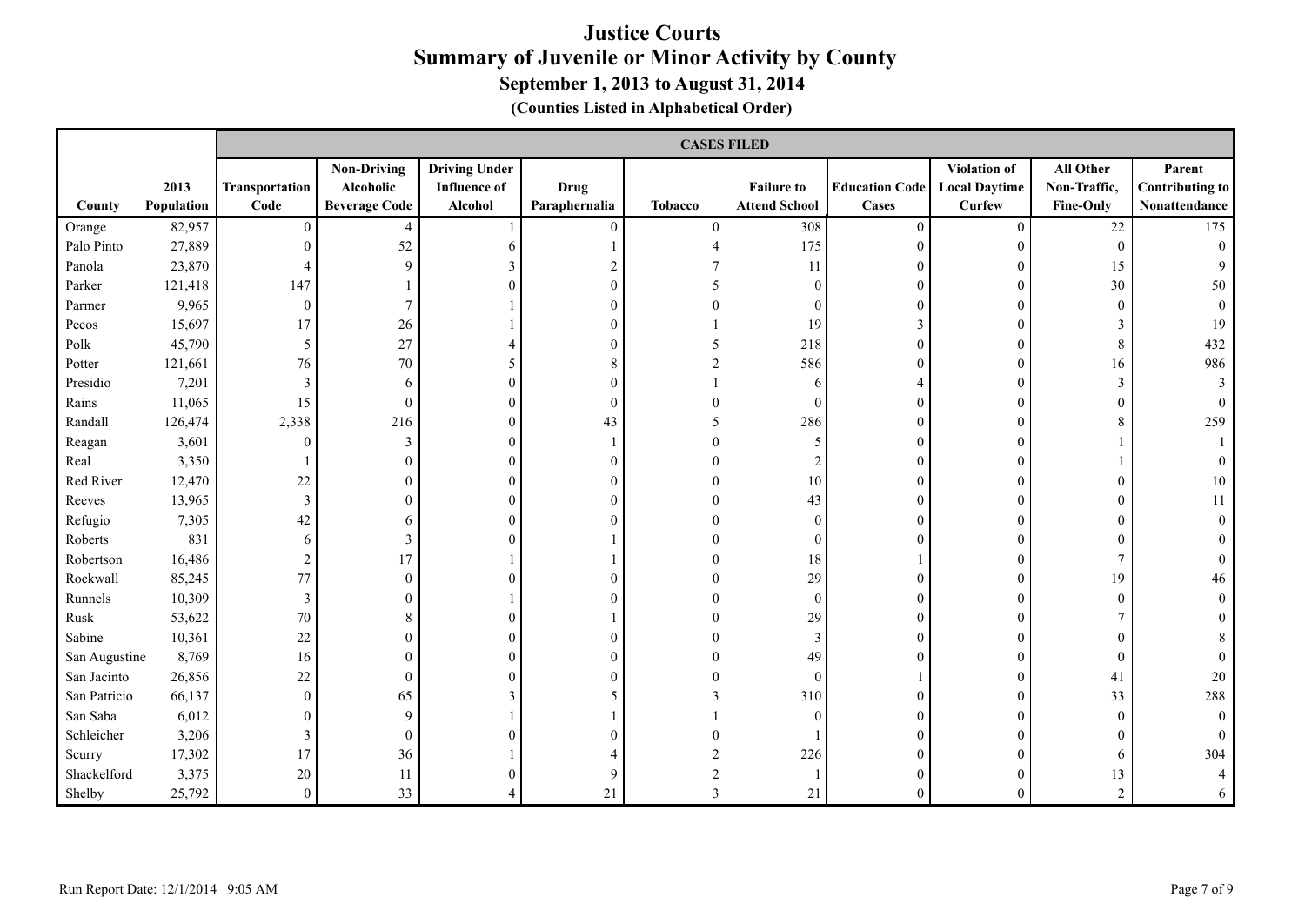| (Counties Listed in Alphabetical Order) |  |  |  |  |
|-----------------------------------------|--|--|--|--|
|-----------------------------------------|--|--|--|--|

|               |            |                  | <b>TRANSFER TO</b>    |                       | Held in          | <b>JUVENILE STATEMENT</b> |                   |                      |                       |
|---------------|------------|------------------|-----------------------|-----------------------|------------------|---------------------------|-------------------|----------------------|-----------------------|
|               |            |                  | <b>JUVENILE COURT</b> | Accused of            | Contempt         | <b>MAGISTRATE WARNING</b> |                   |                      |                       |
|               |            |                  |                       | Contempt,             | (Fined/Denied    |                           |                   |                      | Orders                |
|               | 2013       |                  |                       | <b>Referred to</b>    | <b>Driving</b>   | Warnings                  | <b>Statements</b> | <b>Detention</b>     | for Nonsecure         |
| County        | Population | <b>Mandatory</b> | <b>Discretionary</b>  | <b>Juvenile Court</b> | Privileges)      | Administered              | <b>Certified</b>  | <b>Hearings Held</b> | <b>Custody Issued</b> |
| Orange        | 82,957     | $\mathfrak{Z}$   | 9                     | $\theta$              | $\boldsymbol{0}$ | 53                        | 38                | $\boldsymbol{0}$     | $\Omega$              |
| Palo Pinto    | 27,889     | $\mathbf{0}$     | $\mathbf{0}$          | $\mathbf{0}$          | $\boldsymbol{0}$ | 6                         | $\boldsymbol{0}$  | $\boldsymbol{0}$     | $\Omega$              |
| Panola        | 23,870     | 0                | $\overline{0}$        |                       | $\mathbf{0}$     |                           | 4                 | $\overline{2}$       |                       |
| Parker        | 121,418    | 0                | 0                     | 0                     | $\mathbf{0}$     |                           | $\boldsymbol{0}$  | 13                   | 0                     |
| Parmer        | 9,965      | 0                | $\overline{0}$        | $\overline{0}$        | $\mathbf{0}$     | 3                         | $\boldsymbol{0}$  | $\boldsymbol{0}$     |                       |
| Pecos         | 15,697     | 0                | 0                     | $\overline{0}$        | $\boldsymbol{0}$ | 16                        | 13                | 7                    | 0                     |
| Polk          | 45,790     | 0                | 6                     |                       | $\mathbf{0}$     | 20                        | 3                 | 9                    | 0                     |
| Potter        | 121,661    | 0                | 3                     | 6                     | 5                | 15                        | 6                 | 85                   | $\Omega$              |
| Presidio      | 7,201      | 0                | 0                     | $\theta$              | $\mathbf{0}$     | 4                         | $\boldsymbol{0}$  | $\mathbf{0}$         | $\theta$              |
| Rains         | 11,065     | $\overline{c}$   | 0                     | $\boldsymbol{0}$      | $\boldsymbol{0}$ |                           | $\mathfrak{Z}$    | $\overline{c}$       |                       |
| Randall       | 126,474    | 0                | 0                     | $\boldsymbol{0}$      | $\boldsymbol{0}$ | 18                        | $\boldsymbol{0}$  | $\boldsymbol{0}$     | 0                     |
| Reagan        | 3,601      |                  | $\mathbf{0}$          | $\theta$              | $\mathbf{0}$     | $\mathbf{0}$              | $\boldsymbol{0}$  | $\boldsymbol{0}$     | 0                     |
| Real          | 3,350      | O                | 0                     | $\Omega$              | 0                | $\Omega$                  | $\boldsymbol{0}$  | $\mathbf{0}$         |                       |
| Red River     | 12,470     | O                | 0                     | $\theta$              | $\theta$         | 0                         | $\boldsymbol{0}$  | $\boldsymbol{0}$     | 0                     |
| Reeves        | 13,965     | $\theta$         | 0                     | $\theta$              | $\mathbf{0}$     |                           | $\boldsymbol{0}$  | $\boldsymbol{0}$     | 0                     |
| Refugio       | 7,305      | $\theta$         | 0                     | $\boldsymbol{0}$      | $\mathbf{0}$     |                           | $\boldsymbol{0}$  | $\boldsymbol{0}$     |                       |
| Roberts       | 831        | 0                | 0                     | $\boldsymbol{0}$      | $\mathbf{0}$     |                           | $\boldsymbol{0}$  | $\boldsymbol{0}$     |                       |
| Robertson     | 16,486     | 0                | $\theta$              | $\overline{0}$        | $\mathbf{0}$     | 2                         | $\mathbf{1}$      | $\tau$               |                       |
| Rockwall      | 85,245     | 0                | $\mathbf{0}$          | $\theta$              | $\mathbf{0}$     |                           | $\boldsymbol{0}$  | $\boldsymbol{0}$     | 0                     |
| Runnels       | 10,309     | 0                | 0                     | $\theta$              | $\overline{0}$   |                           | $\boldsymbol{0}$  | $\boldsymbol{0}$     | 0                     |
| Rusk          | 53,622     | 0                | 0                     | 0                     | $\mathbf{0}$     |                           | $\boldsymbol{0}$  | $\boldsymbol{0}$     | $\Omega$              |
| Sabine        | 10,361     | 0                | 0                     | $\theta$              | $\mathbf{0}$     |                           | $\boldsymbol{0}$  | $\mathbf{0}$         | $\Omega$              |
| San Augustine | 8,769      | $\theta$         | 0                     | 0                     | 0                | $\theta$                  | $\boldsymbol{0}$  | $\boldsymbol{0}$     |                       |
| San Jacinto   | 26,856     | 10               |                       |                       | $\mathbf{0}$     | 76                        | $\sqrt{2}$        | 18                   |                       |
| San Patricio  | 66,137     | 16               | 0                     | 6                     |                  | 18                        | $18\,$            | $\boldsymbol{0}$     |                       |
| San Saba      | 6,012      | $\Omega$         |                       | 0                     | $\mathbf{0}$     | $\theta$                  | $\boldsymbol{0}$  | $\mathbf{0}$         | 0                     |
| Schleicher    | 3,206      | $\theta$         | $\theta$              | 0                     | $\boldsymbol{0}$ | $\boldsymbol{0}$          | $\boldsymbol{0}$  | $\boldsymbol{0}$     |                       |
| Scurry        | 17,302     | 41               | 21                    | $\theta$              | 11               | 76                        | 11                | $\boldsymbol{0}$     | 0                     |
| Shackelford   | 3,375      | $\mathbf{0}$     | $\mathbf{0}$          | $\Omega$              | $\mathbf{0}$     | 5                         | $\overline{4}$    | $\boldsymbol{0}$     |                       |
| Shelby        | 25,792     | $\theta$         | $\theta$              | $\Omega$              | $\mathbf{0}$     | 3                         | $\overline{0}$    | $\theta$             |                       |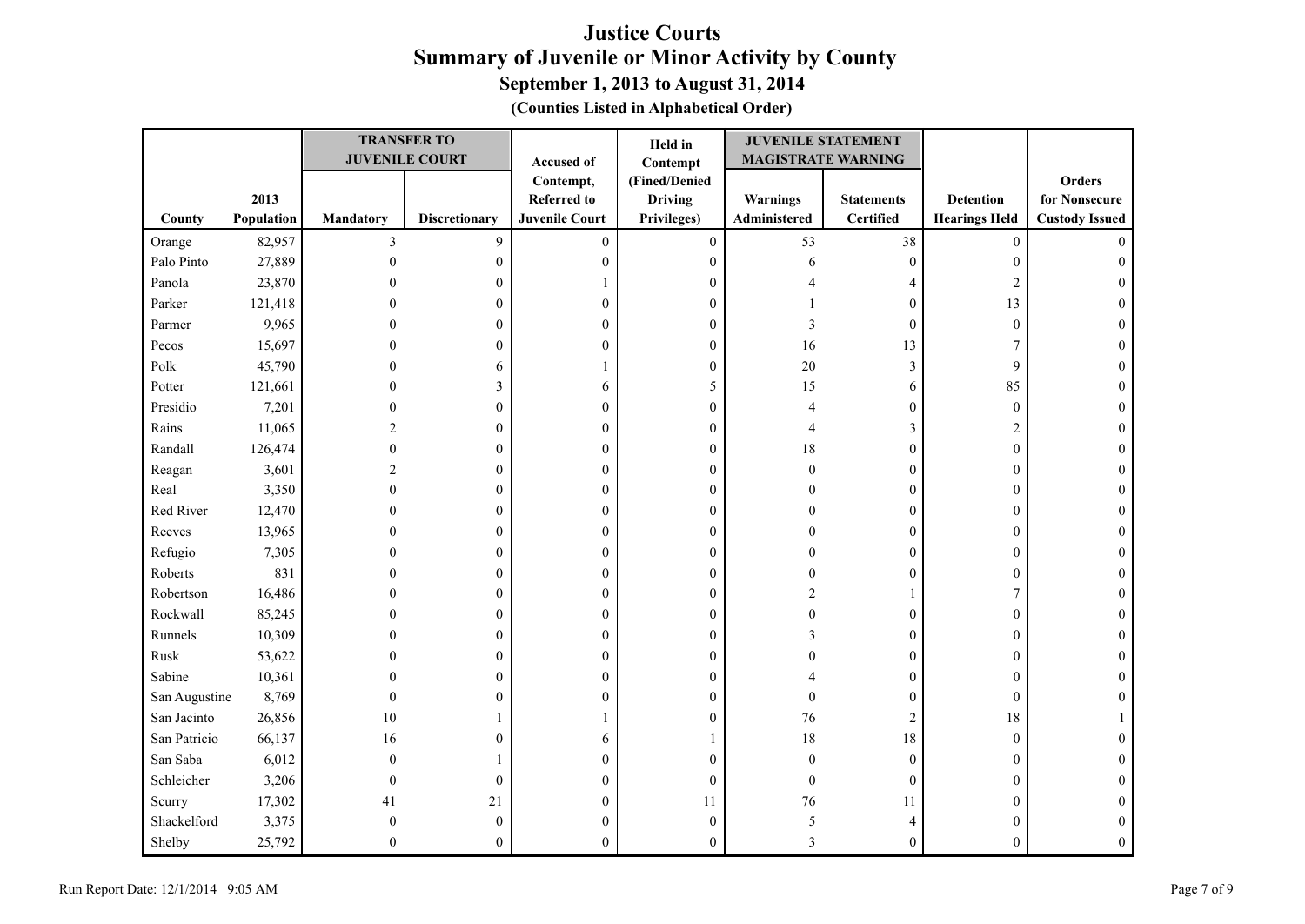|              |                    |                        | <b>CASES FILED</b>                                      |                                                        |                              |                |                                           |                                       |                                                |                                               |                                                   |
|--------------|--------------------|------------------------|---------------------------------------------------------|--------------------------------------------------------|------------------------------|----------------|-------------------------------------------|---------------------------------------|------------------------------------------------|-----------------------------------------------|---------------------------------------------------|
| County       | 2013<br>Population | Transportation<br>Code | <b>Non-Driving</b><br>Alcoholic<br><b>Beverage Code</b> | <b>Driving Under</b><br><b>Influence of</b><br>Alcohol | <b>Drug</b><br>Paraphernalia | <b>Tobacco</b> | <b>Failure to</b><br><b>Attend School</b> | <b>Education Code</b><br><b>Cases</b> | Violation of<br><b>Local Daytime</b><br>Curfew | All Other<br>Non-Traffic,<br><b>Fine-Only</b> | Parent<br><b>Contributing to</b><br>Nonattendance |
| Sherman      | 3,093              | 16                     |                                                         | $\overline{0}$                                         | $\theta$                     | $\Omega$       | $\theta$                                  | $\Omega$                              | $\theta$                                       | $\mathbf{0}$                                  |                                                   |
| Smith        | 216,080            | 201                    | $\theta$                                                | $\theta$                                               | $\Omega$                     | $\Omega$       | $\Omega$                                  | $\Omega$                              | $\Omega$                                       | 107                                           | 55                                                |
| Somervell    | 8,658              | 62                     |                                                         | 3                                                      | $\Omega$                     | $\Omega$       | 12                                        | $\Omega$                              |                                                | $\mathbf{0}$                                  |                                                   |
| Starr        | 61,963             | $\boldsymbol{0}$       |                                                         | 14                                                     | 14                           | 83             | 1,077                                     | 12                                    | $\Omega$                                       | 24                                            | 362                                               |
| Stephens     | 9,247              | 18                     |                                                         |                                                        | $\Omega$                     | $\theta$       | $\theta$                                  | $\theta$                              | $\Omega$                                       | $\mathbf{0}$                                  | $\theta$                                          |
| Sterling     | 1,219              | $\boldsymbol{0}$       | $\Omega$                                                | $\theta$                                               |                              | $\Omega$       |                                           | $\theta$                              | $\Omega$                                       | 0                                             |                                                   |
| Stonewall    | 1,432              | $\overline{c}$         |                                                         | $\theta$                                               |                              | $\theta$       |                                           | 0                                     |                                                | 0                                             |                                                   |
| Sutton       | 4,006              | 4                      |                                                         | 0                                                      |                              | $\theta$       |                                           |                                       | $\Omega$                                       | 0                                             |                                                   |
| Swisher      | 7,763              |                        |                                                         | $\Omega$                                               | $\Omega$                     | $\theta$       | 13                                        |                                       |                                                | $\theta$                                      |                                                   |
| Tarrant      | 1,911,541          | 54                     | 94                                                      | 9                                                      | 13                           | 3              | 1,535                                     |                                       | $\Omega$                                       | 23                                            | 864                                               |
| Taylor       | 134,117            | 45                     | 29                                                      | 0                                                      | 5                            |                | 95                                        | 0                                     |                                                | $\theta$                                      |                                                   |
| Terrell      | 903                | $\boldsymbol{0}$       | $\boldsymbol{0}$                                        | $\overline{0}$                                         | $\Omega$                     | $\theta$       | $\boldsymbol{0}$                          | $\theta$                              |                                                | $\overline{0}$                                |                                                   |
| Terry        | 12,743             | $\overline{0}$         | $\mathbf{0}$                                            | $\theta$                                               |                              | $\theta$       | 125                                       | $\theta$                              |                                                | $\theta$                                      | 331                                               |
| Throckmorton | 1,600              | $\overline{0}$         | $\mathbf{0}$                                            | 0                                                      |                              | $\Omega$       | $\mathbf{0}$                              | 0                                     |                                                | 2                                             |                                                   |
| Titus        | 32,581             | 85                     | 91                                                      | $\overline{0}$                                         |                              | $\theta$       | 354                                       |                                       |                                                | $\mathbf{0}$                                  | 23                                                |
| Tom Green    | 114,954            | 66                     | 138                                                     | $20\,$                                                 | 8                            | 7              | 19                                        | 0                                     |                                                | 15                                            | 15                                                |
| Travis       | 1,120,954          | 321                    | 542                                                     | 55                                                     | 62                           | $\overline{7}$ | 2,185                                     | 3                                     | $\Omega$                                       | 45                                            | 1,436                                             |
| Trinity      | 14,393             | $\mathbf{0}$           | $\mathbf{0}$                                            | $\boldsymbol{0}$                                       |                              | $\theta$       | 69                                        | 0                                     | $\Omega$                                       | $\mathbf{0}$                                  | 8                                                 |
| Tyler        | 21,464             | 4                      | $\theta$                                                | $\overline{0}$                                         |                              | $\theta$       | $\Omega$                                  | 0                                     |                                                | $\mathbf{0}$                                  |                                                   |
| Upshur       | 39,884             |                        | $\Omega$                                                | $\overline{0}$                                         |                              | $\theta$       |                                           | 0                                     | $\Omega$                                       | 19                                            |                                                   |
| Upton        | 3,372              | 4                      |                                                         | $\theta$                                               |                              |                |                                           | 0                                     |                                                |                                               |                                                   |
| Uvalde       | 26,926             | 11                     | 287                                                     | 3                                                      |                              |                | $\theta$                                  | $\Omega$                              | $\Omega$                                       | 5                                             |                                                   |
| Val Verde    | 48,623             | $\overline{2}$         | 10                                                      | $\Omega$                                               |                              |                | 157                                       | $28\,$                                | $\Omega$                                       | 49                                            | 50                                                |
| Van Zandt    | 52,481             | $\mathbf{0}$           | 13                                                      | $\mathfrak{D}$                                         | $\Omega$                     |                | 50                                        | $\Omega$                              | $\Omega$                                       | 5                                             | 52                                                |
| Victoria     | 90,028             | $70\,$                 | 52                                                      | 6                                                      | 16                           | 10             | 420                                       | 0                                     |                                                | 17                                            | 89                                                |
| Walker       | 68,817             | 25                     | 96                                                      |                                                        |                              | $\theta$       | $32\,$                                    | $\Omega$                              |                                                | 6                                             | 34                                                |
| Waller       | 45,213             | 49                     | 12                                                      | $\mathfrak{D}$                                         |                              |                | 103                                       | Q                                     |                                                | 21                                            | 80                                                |
| Ward         | 11,244             | 8                      | 3                                                       |                                                        |                              | $\Omega$       | 23                                        |                                       |                                                |                                               | 14                                                |
| Washington   | 34,147             | $\boldsymbol{0}$       | $\boldsymbol{0}$                                        | 0                                                      |                              | $\Omega$       | 80                                        |                                       |                                                | $\theta$                                      | 26                                                |
| Webb         | 262,495            | 26                     | 61                                                      |                                                        | 13                           |                | 476                                       | Q                                     | $\Omega$                                       | 135                                           | 80                                                |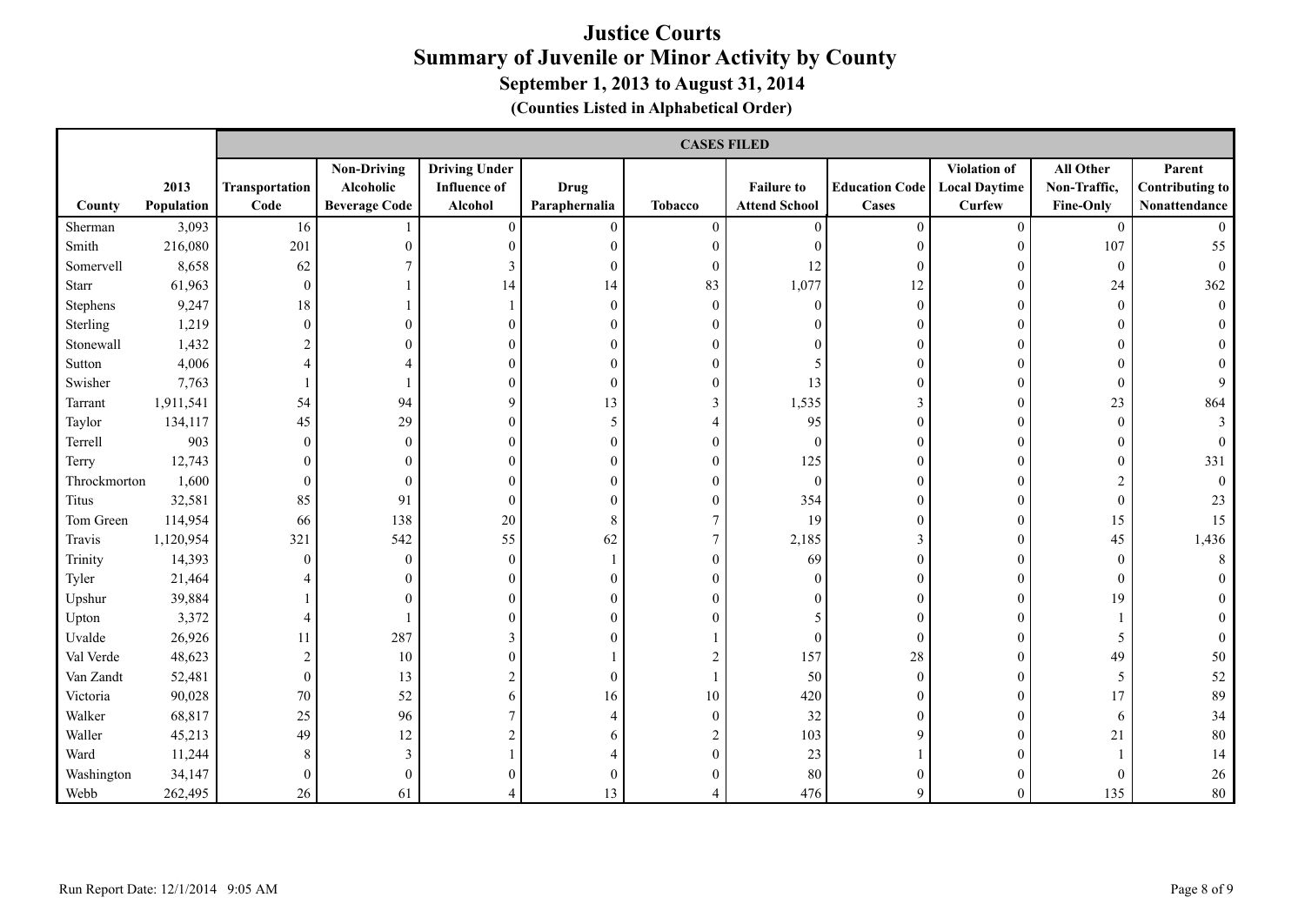| (Counties Listed in Alphabetical Order) |  |  |  |  |
|-----------------------------------------|--|--|--|--|
|-----------------------------------------|--|--|--|--|

|              |            |                  | <b>TRANSFER TO</b>    |                       | Held in          | <b>JUVENILE STATEMENT</b> |                   |                      |                       |
|--------------|------------|------------------|-----------------------|-----------------------|------------------|---------------------------|-------------------|----------------------|-----------------------|
|              |            |                  | <b>JUVENILE COURT</b> | Accused of            | Contempt         | <b>MAGISTRATE WARNING</b> |                   |                      |                       |
|              |            |                  |                       | Contempt,             | (Fined/Denied    |                           |                   |                      | <b>Orders</b>         |
|              | 2013       |                  |                       | <b>Referred to</b>    | <b>Driving</b>   | Warnings                  | <b>Statements</b> | <b>Detention</b>     | for Nonsecure         |
| County       | Population | <b>Mandatory</b> | <b>Discretionary</b>  | <b>Juvenile Court</b> | Privileges)      | Administered              | <b>Certified</b>  | <b>Hearings Held</b> | <b>Custody Issued</b> |
| Sherman      | 3,093      | $\boldsymbol{0}$ | $\boldsymbol{0}$      | $\boldsymbol{0}$      | $\boldsymbol{0}$ | $\boldsymbol{0}$          | $\boldsymbol{0}$  | $\boldsymbol{0}$     | $\Omega$              |
| Smith        | 216,080    | $\mathbf{0}$     | $\overline{0}$        | $\mathbf{0}$          | $\boldsymbol{0}$ | $\theta$                  | $\boldsymbol{0}$  | $\boldsymbol{0}$     | $\theta$              |
| Somervell    | 8,658      | $\overline{c}$   | $\mathbf{0}$          | $\mathbf{0}$          | $\mathbf{0}$     |                           | $\boldsymbol{0}$  | $\boldsymbol{0}$     |                       |
| Starr        | 61,963     | $\theta$         | $\Omega$              | $\overline{0}$        | $\mathbf{0}$     |                           | $\boldsymbol{0}$  | $\boldsymbol{0}$     | 0                     |
| Stephens     | 9,247      | 0                | $\mathbf{0}$          | $\boldsymbol{0}$      | $\mathbf{0}$     |                           | $\boldsymbol{0}$  | $\boldsymbol{0}$     | 0                     |
| Sterling     | 1,219      | 0                | $\Omega$              | $\overline{0}$        | $\mathbf{0}$     |                           | $\boldsymbol{0}$  | $\boldsymbol{0}$     | $\Omega$              |
| Stonewall    | 1,432      | 0                | 0                     | $\theta$              | 0                |                           | $\boldsymbol{0}$  | $\mathbf{0}$         | 0                     |
| Sutton       | 4,006      | $\theta$         | $\theta$              | $\theta$              | $\boldsymbol{0}$ |                           | $\boldsymbol{0}$  | $\boldsymbol{0}$     | $\Omega$              |
| Swisher      | 7,763      | 0                | 0                     | $\boldsymbol{0}$      | $\mathbf{0}$     |                           | $\boldsymbol{0}$  | $\boldsymbol{0}$     | $\Omega$              |
| Tarrant      | 1,911,541  |                  | $\overline{0}$        | $\mathbf{0}$          | 10               |                           | $\mathbf{1}$      | $\boldsymbol{0}$     |                       |
| Taylor       | 134,117    |                  | $\theta$              | $\overline{0}$        |                  | 3                         | $\overline{c}$    | $\boldsymbol{0}$     | 0                     |
| Terrell      | 903        | 0                | $\boldsymbol{0}$      | $\boldsymbol{0}$      | $\boldsymbol{0}$ |                           | 1                 | $\boldsymbol{0}$     | 0                     |
| Terry        | 12,743     | 2                | 0                     | $\overline{c}$        | $\mathbf{0}$     | 2                         | 1                 | $\boldsymbol{0}$     |                       |
| Throckmorton | 1,600      | $\theta$         | $\theta$              | $\mathbf{0}$          | $\mathbf{0}$     | $\mathbf{0}$              | $\boldsymbol{0}$  | $\boldsymbol{0}$     | 0                     |
| <b>Titus</b> | 32,581     | 21               | $\theta$              | $\theta$              | $\mathbf{0}$     | 26                        | $\boldsymbol{0}$  | -1                   | 0                     |
| Tom Green    | 114,954    | $\boldsymbol{0}$ | $\boldsymbol{0}$      | $\theta$              | $\boldsymbol{0}$ | 3                         | $\boldsymbol{0}$  | $\boldsymbol{0}$     |                       |
| Travis       | 1,120,954  | 59               | 133                   | 16                    | 414              | $\boldsymbol{0}$          | $\boldsymbol{0}$  | $\boldsymbol{0}$     |                       |
| Trinity      | 14,393     | $\mathbf{0}$     | $\overline{0}$        | $\overline{0}$        | $\mathbf{0}$     | $\mathbf{0}$              | $\boldsymbol{0}$  |                      |                       |
| Tyler        | 21,464     | 0                | 3                     | $\overline{0}$        | $\mathbf{0}$     | 20                        | $\boldsymbol{0}$  | 3                    | 0                     |
| Upshur       | 39,884     | $\theta$         | $\mathbf{0}$          | $\overline{0}$        | $\boldsymbol{0}$ | 7                         | $\overline{c}$    | 14                   | 0                     |
| Upton        | 3,372      | $\theta$         | $\theta$              | $\theta$              | $\mathbf{0}$     | $\Omega$                  | $\boldsymbol{0}$  | $\boldsymbol{0}$     | $\theta$              |
| Uvalde       | 26,926     | $\theta$         | 0                     | $\theta$              | $\mathbf{0}$     | $\Omega$                  | $\boldsymbol{0}$  | $\mathbf{0}$         | $\Omega$              |
| Val Verde    | 48,623     | 0                |                       | $\boldsymbol{0}$      | 0                | 2                         | $\boldsymbol{0}$  | 10                   |                       |
| Van Zandt    | 52,481     | 0                | 3                     | $\boldsymbol{0}$      | $\boldsymbol{0}$ | 9                         | $\boldsymbol{0}$  | $\boldsymbol{0}$     | $\Omega$              |
| Victoria     | 90,028     | 0                | $\mathbf{0}$          | $\overline{0}$        | $\boldsymbol{0}$ | $\mathbf{0}$              | $\boldsymbol{0}$  | $\boldsymbol{0}$     |                       |
| Walker       | 68,817     | 0                | $\Omega$              | $\mathbf{0}$          | $\mathbf{0}$     | 20                        | 20                | 11                   | 0                     |
| Waller       | 45,213     | 0                | 0                     | $\theta$              | $\mathbf{0}$     | $\overline{c}$            | 1                 | $\mathbf{0}$         |                       |
| Ward         | 11,244     | $\theta$         | $\theta$              | $\theta$              | $\mathbf{0}$     | $\theta$                  | $\boldsymbol{0}$  | $\boldsymbol{0}$     | 0                     |
| Washington   | 34,147     | $\theta$         | 0                     | $\Omega$              | $\overline{0}$   |                           | $\boldsymbol{0}$  | $\boldsymbol{0}$     |                       |
| Webb         | 262,495    | 0                | 0                     | $\Omega$              | 6                | $\Omega$                  | $\overline{0}$    | $\mathbf{0}$         |                       |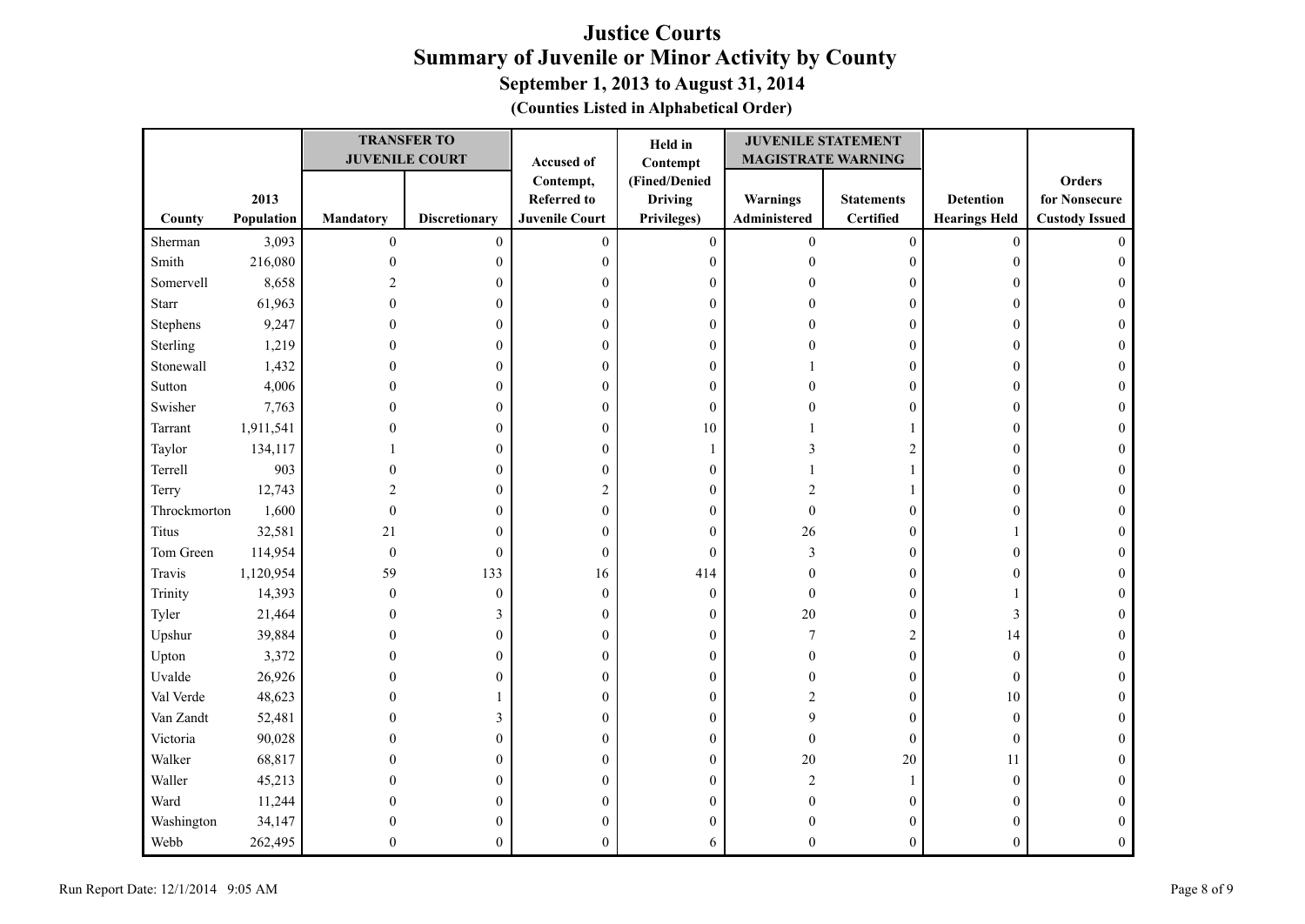|               |            | <b>CASES FILED</b> |                      |                      |               |          |                      |                       |                      |                  |                 |
|---------------|------------|--------------------|----------------------|----------------------|---------------|----------|----------------------|-----------------------|----------------------|------------------|-----------------|
|               |            |                    | <b>Non-Driving</b>   | <b>Driving Under</b> |               |          |                      |                       | <b>Violation of</b>  | All Other        | Parent          |
|               | 2013       | Transportation     | Alcoholic            | <b>Influence of</b>  | <b>Drug</b>   |          | <b>Failure to</b>    | <b>Education Code</b> | <b>Local Daytime</b> | Non-Traffic,     | Contributing to |
| County        | Population | Code               | <b>Beverage Code</b> | Alcohol              | Paraphernalia | Tobacco  | <b>Attend School</b> | Cases                 | Curfew               | <b>Fine-Only</b> | Nonattendance   |
| Wharton       | 41,216     | 6.                 | 25                   | 12                   | $\theta$      | 0        | 97                   | $\Omega$              | $\Omega$             | 0                | 135             |
| Wheeler       | 5,751      |                    | $\theta$             |                      | $\Omega$      | $\theta$ |                      |                       | $\Omega$             |                  | $\Omega$        |
| Wichita       | 132,047    | $\mathbf{0}$       | C                    |                      | 0             |          | 524                  |                       |                      |                  | 162             |
| Wilbarger     | 13,131     | 24                 | 0                    |                      |               | $\theta$ |                      |                       |                      |                  | $\Omega$        |
| Willacy       | 21,921     | $\mathbf{0}$       | $\theta$             |                      | $\Omega$      | $\theta$ | 16                   |                       | $\Omega$             |                  |                 |
| Williamson    | 471,014    | 189                | 209                  | 18                   | 57            | 12       | 617                  |                       | 20                   | 33               | 92              |
| Wilson        | 45,418     | $\mathbf{0}$       | 25                   |                      | $\theta$      | $\theta$ | 59                   |                       | $\Omega$             | 0                | 74              |
| Winkler       | 7,606      | 8                  | $\theta$             |                      | 0             | $\theta$ |                      |                       | $\theta$             |                  | $\theta$        |
| Wise          | 60,939     | 83                 | 9                    |                      | 11            | $\theta$ | 72                   |                       | $\sqrt{ }$           |                  | 115             |
| Wood          | 42,306     | 53                 | 11                   |                      |               |          | 23                   |                       |                      |                  | 17              |
| Yoakum        | 8,184      | 11                 |                      |                      | 0             | $\theta$ |                      |                       | $\Omega$             |                  |                 |
| Young         | 18,341     | $\mathbf{0}$       | 10                   |                      | 0             |          |                      |                       | $\Omega$             |                  |                 |
| Zapata        | 14,390     |                    | 18                   |                      |               |          | 120                  |                       | 19                   |                  | 153             |
| Zavala        | 12,156     | 8                  | $\theta$             |                      | 0             | $\theta$ |                      |                       | $\Omega$             |                  | $\Omega$        |
| <b>TOTALS</b> | 26,448,193 | 16,265             | 7,929                | 948                  | 1,375         | 875      | 57,829               | 1,179                 | 248                  | 6,042            | 63,682          |